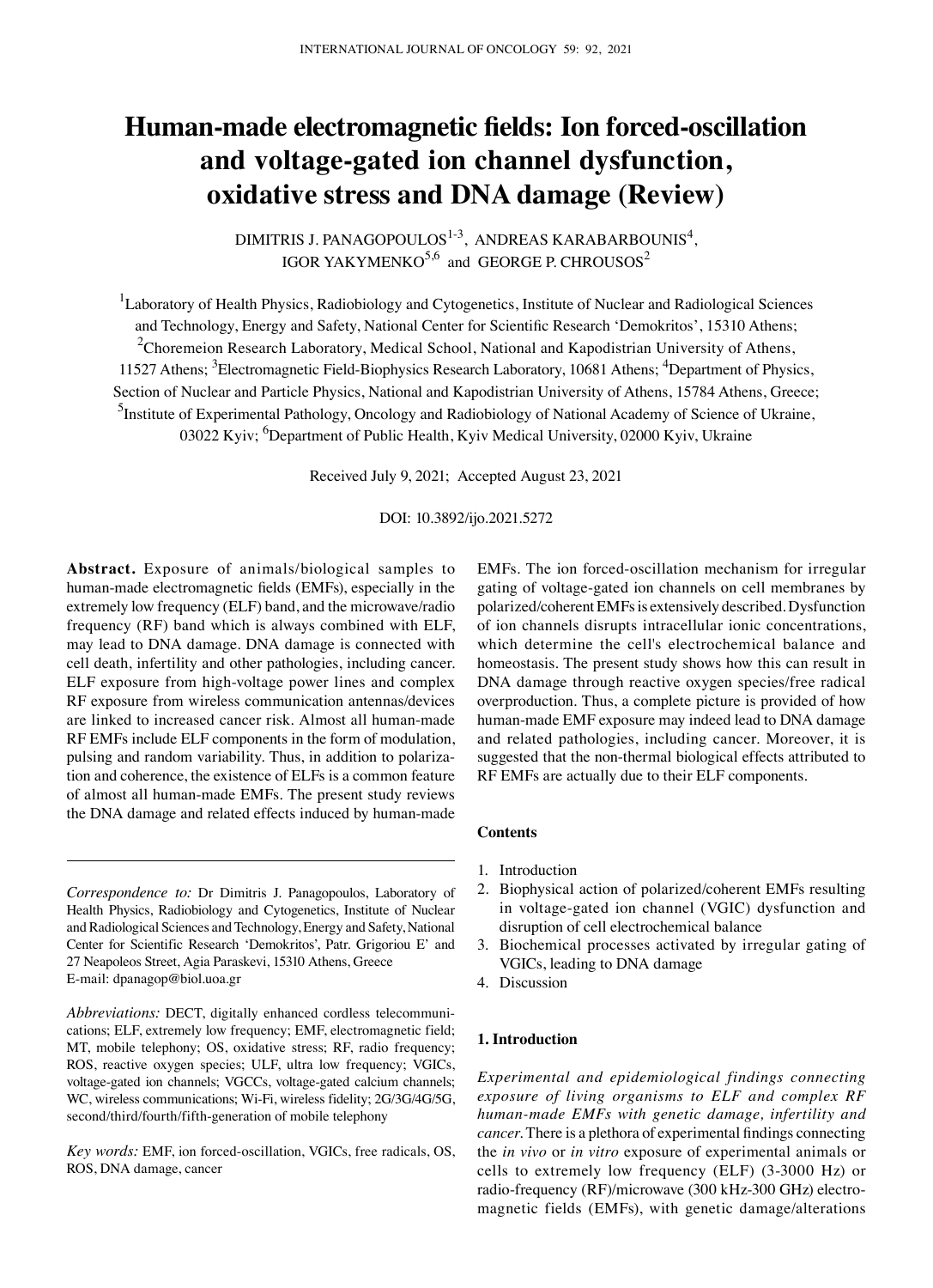(DNA damage, chromosome damage and mutations, among others), cell death and related effects(1‑4). Most findings concern exposure to wireless communication (WC) EMFs [from mobile phones/antennas, cordless domestic phones (DECT: digitally enhanced cordless telecommunications), internet (Wi-Fi: wireless fidelity) or 'Bluetooth' wireless connections, among others], which necessarily combine RF/microwave carrier frequencies with ELF pulsing and modulation, and ultra low frequency (ULF) (0‑3 Hz) random variability of the signal. Today, almost all technical RF EMFs (not only of WC, but also from radars, radio and television antennas, among others) contain ELF/ULF components in the form of on/off pulsations, modulation, and signal variability. These are usually called simply 'RF', but actually they are a combination of RF and ELF/ULF (4).

The number of experimental-laboratory studies showing genetic damage and related effects induced by human-made ELF or RF (combined with ELF) EMFs on a variety of organisms/cell types under different experimental conditions has rapidly increased, especially in recent years (5-55).

Several of the aforementioned findings involve DNA damage and consequent cell death in reproductive cells of different animals, resulting in decreased reproduction. In particular, the effects of pulsing WC EMFs on the DNA of reproductive cells, as reported by different studies on a variety of animals (25,30,31,36,40,41,46), display a marked similarity and explain other findings that connect WC EMF exposure with insect, bird and mammalian (including human) infertility (56‑64), or declines in bird and insect populations (especially bees) during the past 15 years (65‑69). A significant decrease in reproduction (decrease in egg laying or embryonic death) after exposure to mobile telephony (MT) radiation was identically observed in fruit flies (30,40,57,58), chicken eggs (61), birds (65‑67), and bees (63). Similar effects are reported for amphibians (70,71), rats (31,62), and human sperm (decreased number and motility of spermatozoa) (59,60). These markedly similar findings in different organisms by different research groups can be explained by the observed cell death in reproductive cells after DNA damage, as seen in fruit fly ovarian cells (30,40,41,46), human sperm cells (36), mouse and rat sperm cells (25,31). Decreased reproduction after DNA damage and cell death in reproductive cells or embryonic death induced by purely ELF EMF‑exposure is also reported (4,9,14,22,47).

At the same time, epidemiological/statistical studies increasingly link man-made EMF exposure with health problems, genetic damage and cancer in human populations. More specifically, ELF EMFs from power lines and high-voltage transformers (mainly 50‑60 Hz plus additional frequencies due to harmonics, noise and discharges, among others) are linked with childhood leukemia (72‑82) for magnetic field intensities down to 2 mG (0.2  $\mu$ T) (76,82), or distances from power lines up to 600 m (81), and electric field intensities down to 10 V/m (78). RF exposure from various antennas always containing ELF components, especially MT antennas, is linked to various forms of cancer. Hallberg and Johansson (83) found a connection between skin cancer (melanoma) incidence in humans and residential exposure to radio broadcasting antennas, while two recent studies found significantly increased genetic damage in the peripheral blood lymphocytes of people residing in the vicinity of MT base antennas (84,85). During the past 15 years, epidemiological studies have found an increasing association between mobile or cordless phone use and brain tumors in humans (86‑98). Moreover, during the past 20 years, statistical studies have found associations between exposure to MT base station antennas and devices, and reported symptoms of un‑wellness referred to as 'microwave syndrome' or 'electro-hypersensitivity' (EHS). The symptoms include headaches, fatigue, sleep disorders, etc. (99-107). A high percentage  $(\sim 80\%)$  of EHS self-reporting patients were recently found with increased oxidative stress (OS) [intracellular increase in free radicals/reactive oxygen species (ROS)] in their peripheral blood (108).

A review of studies involving exposure to complex RF EMFs with ELF pulsation/modulation revealed that 93% of them reported induction of OS/ROS overproduction in biological systems (109).

Induction of cancer in experimental animals by long‑term MT exposure, including ELF pulsations, has also been reported (110,111). A recent study of the USA National Toxicology Program (NTP) found that rats exposed for 2 years, 9 h per day, in the near‑field of simulated 2nd generation (2G) or 3rd generation (3G) MT emissions, developed brain cancer (glioma) and heart cancer (malignant schwannoma), with both lower and higher radiation levels than the officially accepted limits (112). Moreover the study found significantly increased DNA damage (strand breaks) in the brains of exposed animals (113), confirming that DNA damage is closely related to carcinogenesis. An Italian life‑span exposure study of rats in a simulated 2G MT far‑field also found induction of heart schwannomas and brain glial tumors, confirming the results of the NTP study (114).

These findings on animal carcinogenicity along with the epidemiological cancer findings on humans, the DNA damage and OS findings, and the adverse effects on reproduction due to DNA damage in the gametes or embryonic death, point towards the same direction, i.e., that human-made EMF exposure causes OS and DNA damage that may lead to cancer, reproductive declines and related diseases. It is important to note that the exposure levels in the vast majority of all the aforementioned studies (1‑114) were significantly below the officially accepted exposure limits for ELF and RF EMFs, which have been set to prevent discharges on humans in the case of ELF and heating of living tissues in the case of RF (115,116).

At the same time, several other studies have reported no effects of ELF or RF EMFs in all the aforementioned end-points (1-4,47,57,115-124), especially studies that employed simulated MT/WC exposure from generators with invariable parameters (intensity, frequency and pulsations, among others) and no modulation or random variability. By contrast, more than 95% of the studies that employed real-life MT/WC exposure from commercially available devices (mobile/cordless phones and Wi‑Fi, among others) with high signal variability found effects (4,121,122). Regardless of real-life or simulated exposure, the majority of experimental studies (more than 70%) both in the RF (combined with ELF) and purely ELF bands do find effects (4,109,123,124). In a recent review of 138 RF studies with frequencies >6 GHz evaluating potential effects of the under deployment 5th generation (5G) MT/WC system, it was not specifically examined whether there were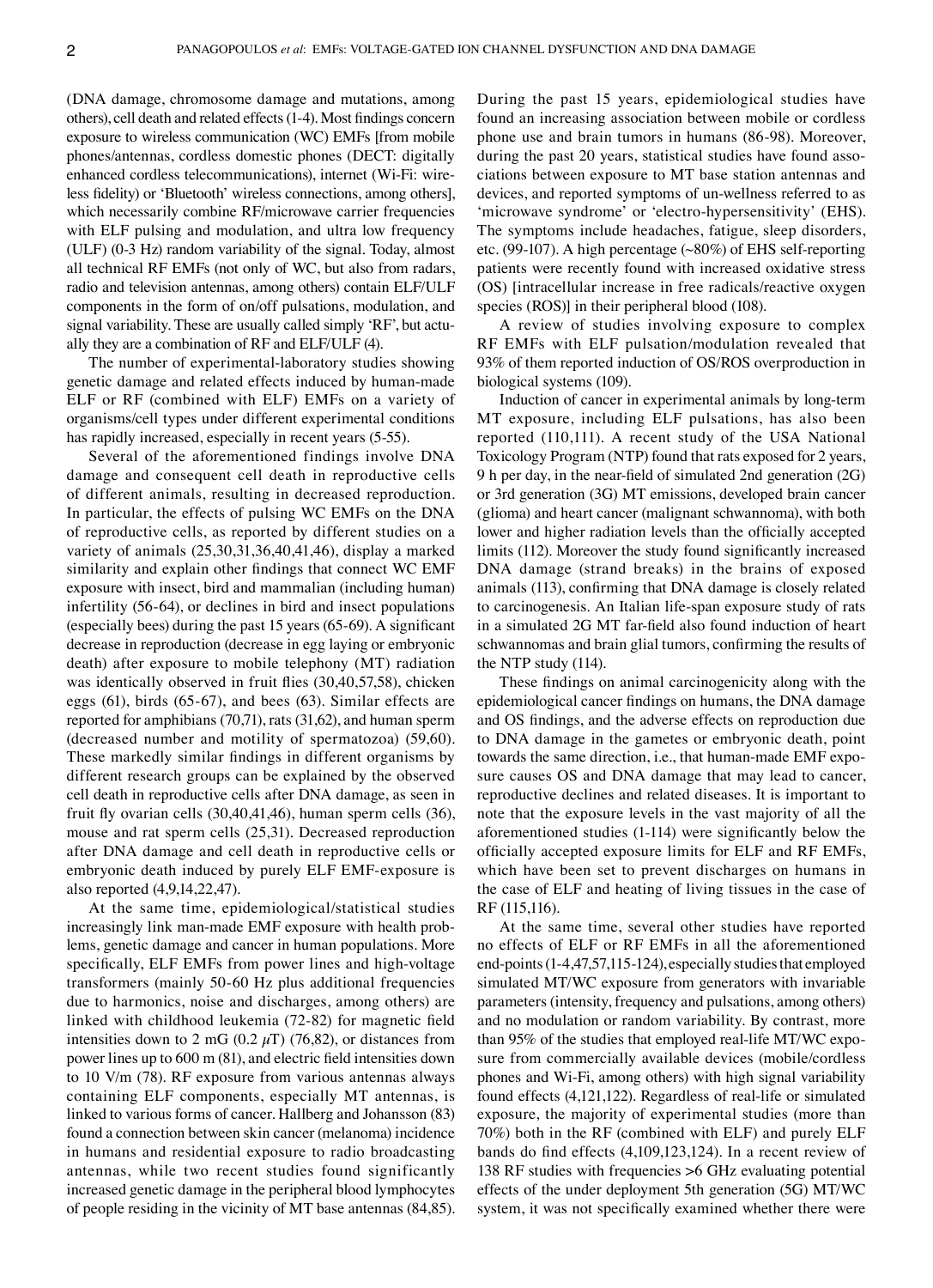ELF components in the exposure and what type, or whether there was any similarity between the signals produced by generators in the studies, and those of the 5G, apart from the carrier frequency. While most of the reviewed studies reported effects, they were criticised in this review for not being 'inde‑ pendently replicated' and for employing 'low quality methods of exposure assessment and control' (125). Thus, despite the incomplete review methodology, the authors of the review attempted to downgrade any reported effects.

Under the increasing weight of scientific evidence, the International Agency for Research on Cancer (IARC) has for a long time now classified both ELF and RF EMFs as possibly carcinogenic to humans (group 2B) (117‑119). Based on additional scientific evidence after the 2011 IARC classification for RF EMFs, several studies have suggested that RF/WC EMFs should be re‑evaluated and classified as probably carcinogenic (group 2A) or carcinogenic (group 1) to humans (92,97,126,127). As already emphasized, in the vast majority of studies characterized as 'RF', the ELF/ULF components were present.

While the reported effects in the vast majority of the above studies (1‑124) induced by ELF or complex RF (containing ELF) EMFs were not accompanied by any significant heating of the exposed living tissues, it is well established that purely RF/microwave EMFs cause heating of exposed materials (e.g. microwave ovens). The heating becomes significant for high power/intensity ( $\geq 0.1$  mW/cm<sup>2</sup>) and high frequency (at GHz range) microwaves(128). In addition, purely RF EMFs, which are of very limited technological use, are scarcely reported to induce non-thermal effects, and it is questionable in such cases, whether the presence of any ELFs was carefully excluded (129).

*DNA damage and related pathologies.* It is well documented that DNA damage is connected with cell senescence (cell aging and loss of replicative capacity), cell death, neurodegenerative diseases and aging of an organism, and is the main cause of carcinogenesis induced by environmental stressors (3,130-138). DNA damaging events take place at any time in the cells of any living organism due to a variety of events (such as exposure to ultraviolet radiation, natural radioactivity or cytotoxic chemicals), but efficient DNA repair mechanisms have evolved to provide protection. Damage in the DNA is any modification in a nucleotide base, deoxyribose, a break in a covalent bond between deoxyribose and nucleotide base, or a break in a phosphodiester bond in one or both strands (3,130‑139).

Replication of damaged (or inaccurately repaired) DNA that may occur before repair or blocking can lead to gene mutations, which will then give rise to altered proteins. Mutations in oncogenes, tumor‑suppressor genes, DNA repair genes or genes that control the cell cycle can generate a clonal cell population with a distinct ability to proliferate. DNA methylation that may prohibit the expression of DNA repair genes and synthesis of related proteins can result in inaccurate ('error‑prone') DNA repair. Many such events, which may accumulate over a long period of time in cases of chronic exposure to carcinogens, can lead to genomic instability and cancer (133,134,136,139).

When the genomic DNA of a cell is damaged by an external stressor and the damage is either not reparable or inaccurately repaired, the following outcomes are possible: i) The cell dies (necrosis) or is led to suicide (induced apoptosis). In the case of cell types with the ability to proliferate, the organism compensates for their loss by creating new cells, practically with no adverse consequences apart from energy consumption, which may lead to accelerated aging when such events occur at a high rate. In the case of cell types that do not have ability to proliferate, such as neural cells or chondrocytes, the loss of a significant number of cells will probably result in the inability of certain tissues/organs to operate normally. In the case of neural cells, this may lead to neurodegenerative diseases such as Alzheimer and Parkinson, and autoimmune disorders, among others. ii) The cell does not die but survives with modified DNA. In the case of somatic cells that proliferate, the modified genome will reproduce itself. Even though the organism may recognize such mutant cells as foreign and try to isolate them and remove them, they strive to survive and may start proliferating uncontrollably, initiating cancer. In the case of reproductive cells (oocytes and spermatocytes), this may lead to mutated new organisms that may be problematic in many ways or cancer‑prone. In both cases (somatic or reproductive cells) cell senescence is an alternative pathway for eliminating surviving genetically defective cells. Thus, cells with irreparably damaged genomic DNA will result in cell senescence, cell death, cancer or mutated offspring, depending on cell type and specific biological/environmental conditions (3,4,122,130-132,135-137).

The duration of cancer development (latency period) after irreparable DNA damage may be a number of years, depending on the organism and the type of cancer. The latency period for gliomas (a type of brain cancer) is usually >20 years in humans (140). This probably explains why only during the past ~15 years epidemiological studies have started showing an association between mobile phone use and cancer (86), whereas cancer from power lines, which are several decades older than MT/WC, has been indicated long before (72).

*Purpose of the present study.* As aforementioned, a growing number of experimental and epidemiological/statistical findings connect man‑made EMF exposure with genetic damage and cancer, and this involves the breakage of chemical/electronic bonds in molecules/atoms, in other words ionization. The human-made EMFs with frequencies up to the lower limit of infrared  $(0-3\times10^{11} \text{ Hz})$  discussed in the present study cannot directly cause ionization, except for very strong field intensities (≥10<sup>6</sup> V/m) (141,142). Such field intensities rarely exist environmentally, apart from atmospheric discharges (lightning) or in very close proximity to high-voltage power lines and transformers. The question therefore is how human-made EMFs at environmental intensities are capable of damaging DNA and other biological molecules. Obviously they have the ability of breaking chemical bonds indirectly through the action of some primary biophysical mechanism(s) and subsequent initiation of intracellular biochemical processes.

Visible and infrared natural light cannot break chemical bonds, even though they expose us at higher frequencies and radiation intensities than human‑made EMFs in daily life (143). There must be a unique property of the human‑made EMFs that makes them capable of inducing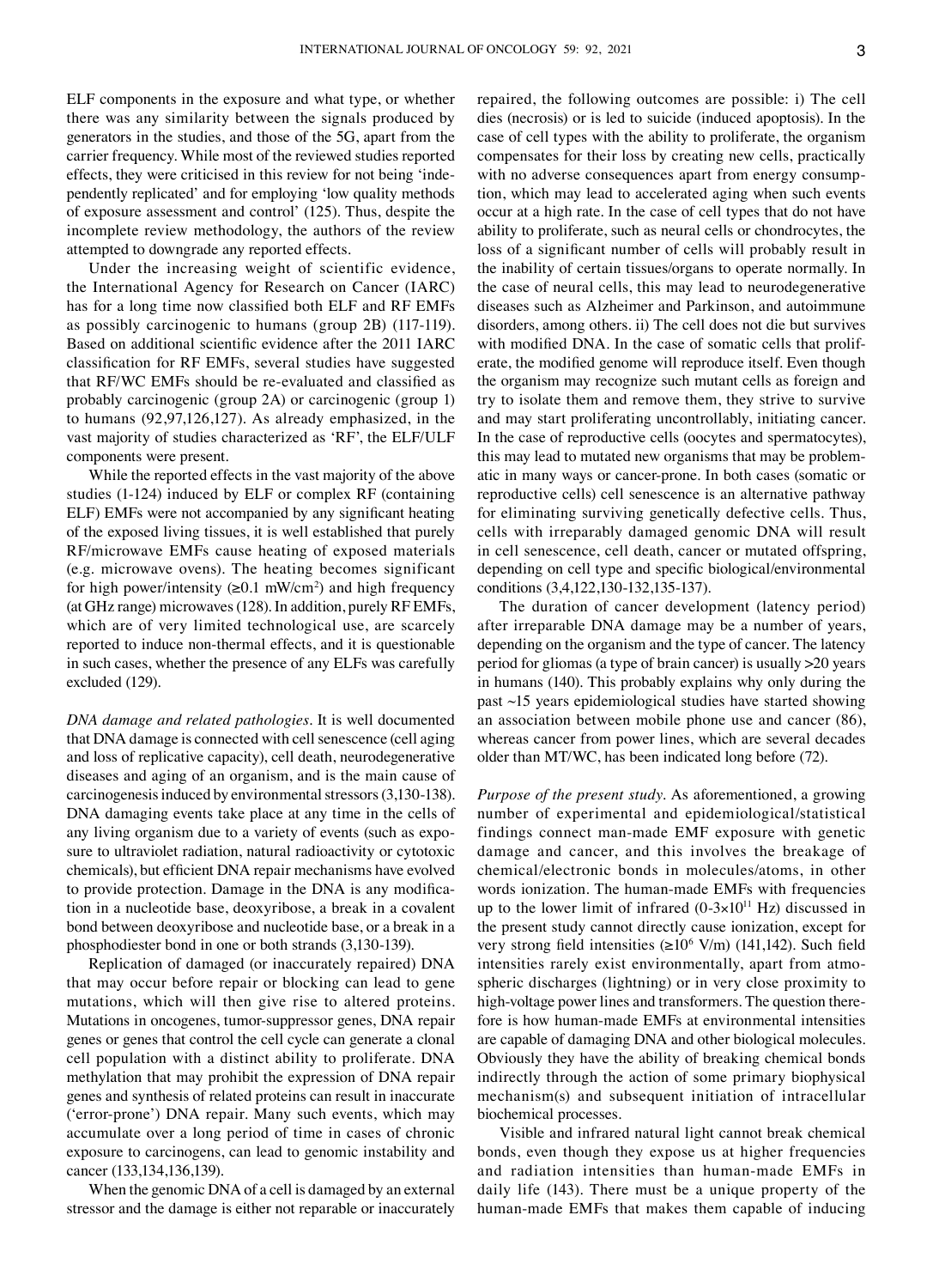adverse biological/health effects and ionization, in contrast to natural infrared and visible light. This unique property is that human‑made EMFs/radiation are totally polarized and coherent, meaning that they possess net electric and magnetic fields, apart from radiation intensity, which exert forces on any electrically charged (or polar) particle/molecule such as mobile/dissolved ions and charged macromolecules in any biological system (143).

The purpose of the present study is to suggest a realistic primary biophysical mechanism for polarized and coherent EMFs at environmentally relevant intensities, to impair cellular function and initiate plausible intracellular biochemical processes resulting in genetic damage and carcinogenesis, as reported in the aforementioned studies.

# **2. Biophysical action of polarized/coherent EMFs resulting in voltage‑gated ion channel (VGIC) dysfunction and disruption of cell electrochemical balance**

It has been shown that polarized/coherent EMFs, even at very low field intensities in the ULF and ELF bands, can cause irregular gating of electro‑sensitive ion channels or VGICs on the cell membranes through the 'ion forced‑oscillation mechanism' (143‑146), with consequent disruption of the cell's electrochemical balance (the electrical and osmotic equilibrium maintained by specific concentrations of all dissolved/mobile ions across all cell membranes according to the Nernst equation) (144,147,148). Since, as explained, ELF/ULF components exist also in the complex WC/RF EMFs, this mechanism, which will be thoroughly reviewed next, accounts for the biological effects of the vast majority of human-made (polarized and coherent) EMFs.

The mechanism is based on molecular/physical data, and the forces on mobile ions, in the vicinity of the voltage‑sensors of VGICs, exerted by an applied polarized oscillating EMF. The oscillating field will force mobile ions to oscillate on parallel planes and in phase with the field. This coordinated motion of electrically charged particles exerts electric forces on the voltage‑sensors, similar to the forces exerted on them by changes in the transmembrane electric field known to physiologically gate these channels, and thus the channels are gated irregularly by the applied EMF. The forces are proportional to the amplitude of the forced‑oscillation, and thus, the amplitude is a direct measure of the bioactivity of the applied EMF. It has been shown that the amplitude (bioactivity) is proportional to EMF intensity, inversely proportional to EMF frequency and doubles for pulsed EMFs. The validity of the proposed mechanism has been verified by numerical testing, while other previously suggested mechanisms have failed to pass the same test (149,150). Repeated irregular gating of electro‑sensitive ion channels disrupts cellular electrochemical balance and homeostasis (147,148), leading to overproduction of ROS/free radicals as described next.

It is known from a plethora of experimental data that the most bioactive EMFs are the lower frequency ones (ELF/ULF). In numerous cases of induced biological effects by complex RF EMFs modulated by ELFs, it has been found that the modulation (ELF) and not the carrier (RF) is responsible for the recorded effects. In addition, it has been repeatedly found that pulsing RF EMFs with ELF pulse-repetition rates are more active biologically than continuous (non-pulsed) fields of identical other parameters (1‑5,44,45,47,151‑159). These findings are in direct agreement with the described mechanism.

Biological molecules of critical importance such as ions, water molecules, proteins, nucleic acids and lipids, among others, are either polar or carry a net electric charge (147,148). The net electric field from an infinite number of individual electric pulses of random polarization and/or random phase (as e.g. photons of natural light) tends to zero at any moment (and similarly the net magnetic field).

$$
\lim_{n \to \infty} \sum_{i=1}^{n} \vec{E}_i = \vec{E}_1 + \vec{E}_2 + \vec{E}_3 + \dots + \vec{E}_n = 0 \tag{1}
$$

Thus, non‑polarised/incoherent EMFs (as e.g. light and cosmic microwaves) at any radiation intensity cannot cause any parallel/coherent oscillation of charged/polar molecules (143). On the contrary, polarized and coherent (human-made) oscillating EMFs force all charged/polar molecules in biological tissue to oscillate on planes parallel to their polarization and in phase with them. This is crucially important for understanding the mechanism described. The forced‑oscillation will be most intense on the mobile ions, the smallest charged particles dissolved in large concentrations in the cytosolic and extracellular aqueous solutions in all living cells/tissues controlling practically all cellular/biological functions (147,148).

Even though all molecules move randomly with much greater velocities/displacements due to thermal energy, this has no biological effect other than increasing tissue temperature. By contrast, a polarized and coherent oscillation of much lower energy than average thermal molecular energy can initiate biological effects (143‑145).

The majority of cation channels  $(Ca^{2+}, K^+, Na^+$  and  $H^+,$ among others) on the membranes of all animal cells are voltage‑gated (147,148). These ion channels convert between open and closed states when the electrostatic force on their voltage sensors, due to transmembrane voltage changes, exceeds some critical value. The voltage sensors are four symmetrically arranged, transmembrane, positively charged  $\alpha$ -helices, each one named S4. The S4 helices occupy the 4th position in a group of 6 parallel  $\alpha$ -helices (S1-S6). The channel consists of four identical such groups in symmetrical positions around the pore of the channel. The S5‑S6 helices of the four groups form the pore walls (147,148). More specifically, the sensors are positive Lys and Arg amino acids in the S4 helices. Changes in the transmembrane voltage of the order of  $\sim$ 30 mV are normally required to gate electrosensitive channels (change their status from opened to closed and vice-versa) (160,161). Among the S1-S4  $\alpha$ -helices, the S4 helices are the closest to the pore‑forming S5‑S6 helices, being <1 nm in distance from the pore (162,163). Several ions may interact simultaneously at any instant with an S4 sensor from a distance of the order of 1 nm, as, except for the ion(s) that may be passing through the pore any moment or are just outside the gate ready to pass, a few more ions are bound close to the pore at specific ion-binding sites (e.g. three in potassium channels) (164,165). Proton voltage‑gated channels studied more recently also contain S4 transmembrane helices with charged Arg residues as voltage‑sensors, similar to the metallic cation channels (166,167).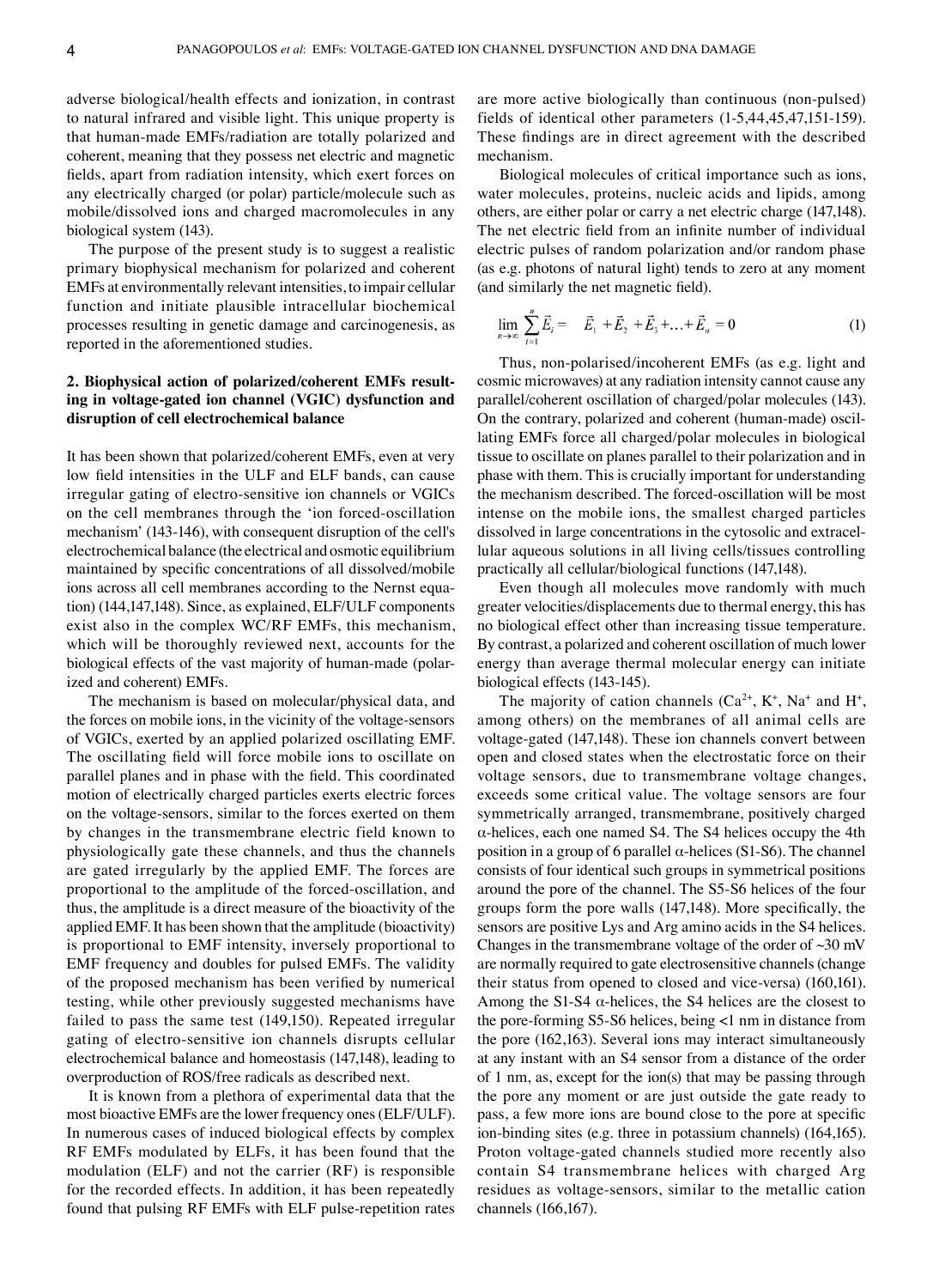Let us consider four identical mobile ions at distances of the order of 1 nm from the channel-sensors (S4) and an externally applied oscillating EMF. The average electric (and magnetic) force on each ion due to any non‑polarized EMF is zero (Eq. 1). By contrast, the force due to a polarized field with an electrical component *E*, is  $F = Ezq_e$ , (with  $zq_e$  the electric charge of the ion).

In the most usual and simplest case of a sinusoidal alternating electric field,  $E=E_o \sin \omega t$ , the motion (forcedoscillation) equation of a mobile ion is as follows (143‑146):

$$
m_i \frac{d^2r}{dt^2} + \beta \frac{dr}{dt} + m_i \omega_o^2 r = E_o z q_e \sin \omega t \tag{2}
$$

where  $m_i$  is the mass of the ion,  $r$  is the displacement of the ion due to the forced-oscillation,  $z$  is the valence of the ion  $(z=1$  for K<sup>+</sup>, Na<sup>+</sup> or  $z=2$  for Ca<sup>2+</sup> ions),  $q_e=1.6\times10^{-19}$ C is the elementary charge,  $\beta$  is the damping coefficient (being within channels  $\beta = \frac{E_m z q_e}{u_e} \approx 6.4 z \times 10^{-12}$  kg/s, with  $E_m$  (~10<sup>7</sup> V/m) the transmembrane electric field, and  $u<sub>o</sub>=0.25$  m/s the velocity of the ion through an open channel calculated from patch-clamp measurements of channel ion-currents).  $\omega_o = 2\pi v_o$  ( $v_o$  the ion's oscillation self‑frequency accepted to be equal to the recorded spontaneous intracellular ionic oscillation frequencies on the order of 0.1 Hz),  $\omega = 2\pi v$  (*v* the frequency of the applied field) and  $E<sub>o</sub>$  is the intensity amplitude of the applied oscillating field. Detailed calculations of the parameters are provided in Panagopoulos *et al* 2000 (144).

The right part of Eq. 2 is the force on the ion due to the applied E-field. The first term of the left part  $(m_i \frac{d}{dt^2})$  is the resultant force on the ion, the second term  $(\beta \frac{dr}{dt})$  is a damping force and the third term  $(m_i \omega_o^2 r)$  a restoration force exerted by the medium (144,145). While an oscillating ion close to the S4 sensors exerts gating forces on them, it receives zero opposite force, as the S4 charges are paired with opposite charges from adjacent helices of the channel (148). Eq. 2 is a second‑order linear differential equation with constant coefficients, which is solvable once we know the values of the different parameters.

The general solution of Εquation 2 (144) is:

$$
r = \frac{E_o z q_e}{\beta \omega} \cos \omega t + \frac{E_o z q_e}{\beta \omega} \tag{3}
$$

The constant term  $\frac{\partial^2 \mathcal{F}_{\epsilon}}{\partial \omega}$  in the solution represents a constant displacement of the ion and has no effect on the oscillating term  $\frac{E_o z q_e}{\beta \omega}$  cos $\omega t$ . This constant displacement represents a jump of the whole oscillation at a distance equal to the amplitude, in other words it doubles the amplitude  $\frac{E_c z q_e}{\beta \omega}$ of the oscillation at the moment when the field is applied or interrupted. For pulsed fields (such as the vast majority of human‑made complex RF/microwave EMFs, especially those employed in modern WC), this interruption/repetition occurs constantly with every repeated pulse. Therefore, pulsed fields are predicted to be twice as bioactive as continuous/non‑pulsed fields of the same other parameters, and this explains a plethora of experimental findings showing increased bioactivity of pulsed compared with non‑pulsed RF EMFs, which were previously unexplained (44,45,154, 155,157‑159).

Ignoring the constant term in Eq. 3, the amplitude of the forced‑oscillation is:

$$
A = \frac{E_o z q_e}{\beta \omega} \tag{4}
$$

An oscillating ion of charge  $zq_e$  (whose motion is described by Eq. 3) close to the S4 helices of a voltage-gated channel exerts a force *F* on the effective charge *q* of each S4, as described by Coulomb's law:  $F = \frac{1}{4\pi\epsilon\epsilon_0} \cdot \frac{q^2 - q_e}{r^2}$ , (*r* here is the distance of the oscillating ion from the S4). The ion displaced by *dr* during its oscillation, induces an additional force *dF* on each S4 sensor:

$$
dF = -\frac{q \cdot zq_e}{2\pi \varepsilon \varepsilon_o r^3} dr \tag{5}
$$

While in the case of a random/chaotic movement of the ion due to e.g. thermal motion  $\lim \sum d\vec{r} = 0$ , and  $\lim \sum d\vec{r} = 0$ , in the case of a coordinated polarized and coherent forcedoscillation, the sum force on each S4 from all four ions, is:

$$
4dF = -2\frac{q \cdot zq_e}{\pi \varepsilon \varepsilon_o r^3} dr \tag{6}
$$

The effective charge of each S4 domain is found to be:  $q=1.7q_e$  (161). The force on this charge exerted by a change of 30 mV in the transmembrane voltage required normally to gate the channel, is calculated to be  $(144)$ :  $dF=8.16\times10^{-13}$  N.

The displacement of one single-valence ion within the channel corresponding to this minimum force, according to Eq. 5 (for  $z=1$ ,  $\varepsilon \approx 4$ , and  $r \sim 1$  nm), is:  $dr=4\times10^{-12}$  m.

The dielectric constant within proteins is significantly lower than in the aqueous solutions (4/80), and ion concentration in cells is of the order of 1 ion per  $nm^3$  (144,147,148).

For 4 single-valence ions oscillating on parallel planes and in phase with an applied polarized (and coherent) oscillating field, the minimum displacement is (according to Eq. 6) reduced to:  $dr=10^{-12}$  m. The corresponding necessary displacement for ions outside the channel would be about 20‑fold higher due to the higher dielectric constant of the aqueous solutions.

Thus, a crucial finding has been reached: Any external polarized and coherent oscillating EMF (like all technical/human‑made EMFs) able to force mobile ions to oscillate with amplitude

$$
\frac{E_o z q_e}{\beta \omega} \ge 10^{-12} \,\mathrm{m} \tag{7}
$$

is able to irregularly gate VGICs on cell membranes.

For *z*=1 (e.g. K<sup>+</sup> ions), and replacing  $q_e$ ,  $\beta$  by their values in Condition 7, we get:

$$
E_o \ge 0.25 \nu \times 10^{-3}
$$
 (8)  $(\nu \text{ in Hz}, E_o \text{ in V/m})$ 

For double-valence cations  $(z=2)$  (e.g.  $Ca^{2+}$ ) the condition becomes:

$$
E_o \ge 1.2 \nu \times 10^{-4} \tag{9} \qquad (\nu \text{ in Hz}, E_o \text{ in V/m})
$$

For pulsed fields (such as all MT/WC fields) the right part of Condition 9 is further divided by 2, becoming:

$$
E_o \ge 0.6\nu \times 10^{-4} \tag{10} \qquad (\nu \text{ in Hz}, E_o \text{ in V/m})
$$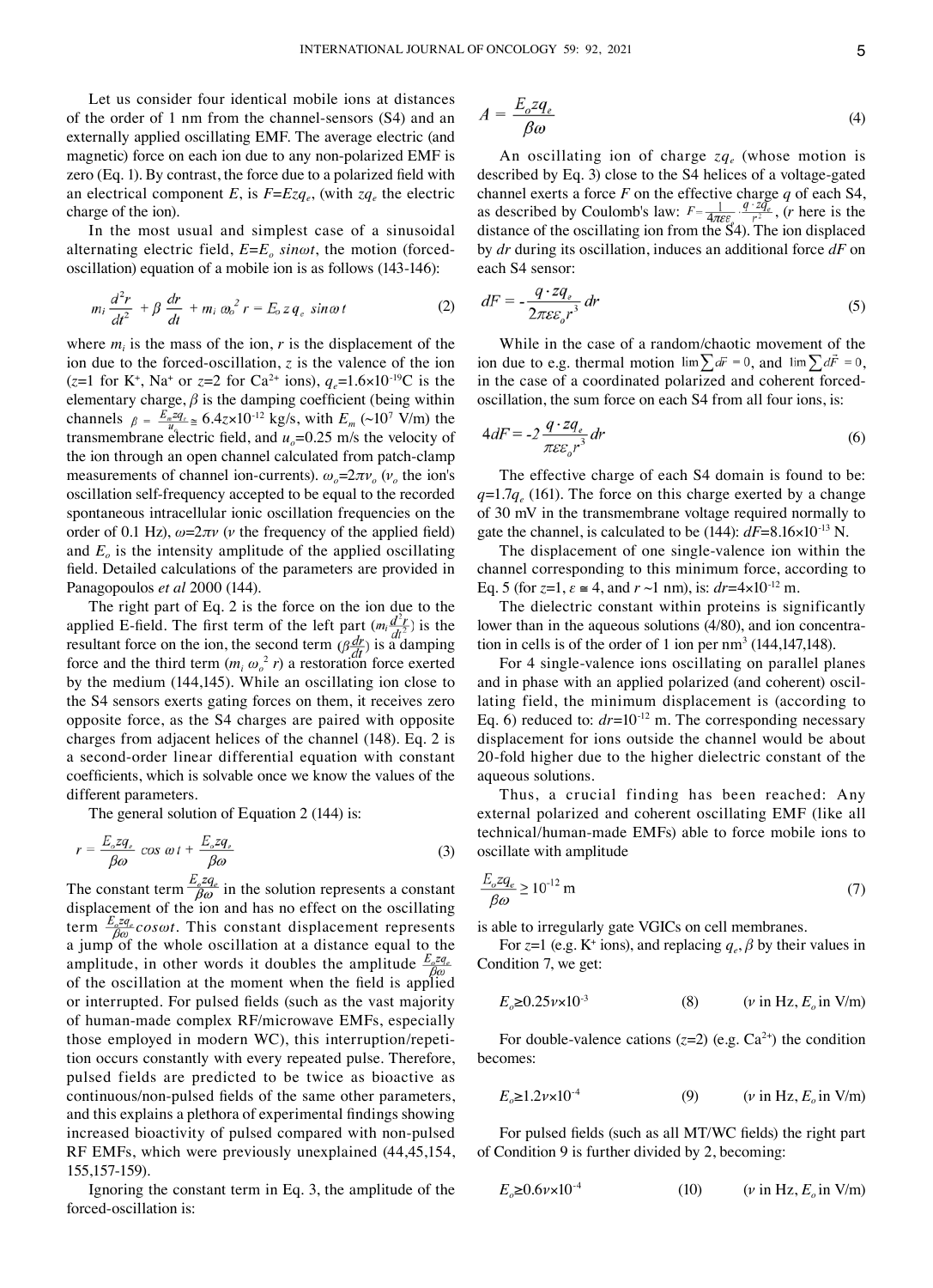It is clear that the amplitude of the forced-oscillation given by Eq. 4 is the critical parameter to determine the ability of a polarized/coherent EMF to induce biological/health effects. We shall name it 'Bioactivity of the EMF' or 'EMF‑Bioactivity'. Thus:

$$
EMF-Bioactivity = \frac{E_o z q_e}{\beta \omega} = k \cdot \frac{E_o}{\nu}
$$
 (11)

where  $k = \frac{z q_e}{2\pi \beta} = \frac{u_o}{2\pi E_m} \approx 4 \times 10^{-9} \text{ C} \cdot \text{s/kg}$  is a constant quantity (depending upon the membrane electric field *Em* and the velocity of the ion through an open channel  $u_0$ ,  $E_0$  is the intensity amplitude and  $\nu$  is the frequency of the applied electric field. We shall name *k* the 'bioactivity constant'.

Thus, a most reasonable and elegant result is reached, that the bioactivity of a polarized oscillating EMF is proportional to its maximum intensity  $(E_0)$  and inversely proportional to its frequency (*ν*), meaning that lower frequency fields are predicted to be more bioactive than higher frequency ones of the same intensity and waveform. Although this result was obtained considering the most usual/simple case of harmonically oscillating polarized EMFs, it is evident that non‑harmonically oscillating polarized fields can also be approximately described in terms of their bioactivity by Eq. 11.

For pulsed EMFs with harmonically oscillating carriers, the amplitude doubles and so does the bioactivity:

$$
Pulsed EMF-Bioactivity = 2k \cdot \frac{E_o}{V}
$$
 (12)

The same mechanism explains the biological action of polarized oscillating magnetic fields as well, if we replace in Eq. 2 the electric force  $F_E = E z q_e$ , by a magnetic force:

$$
F_B = Bu z q_e \tag{13}
$$

exerted on an ion with charge  $zq_e$ , moving with velocity  $u$ , vertically to the direction of a magnetic field of intensity *B* (in which case the magnetic force is maximum). In the simplest (and most usual) case of an alternating magnetic field  $B = B_n sin \omega t$ with intensity amplitude  $B<sub>o</sub>$  and based on the same reasoning as aforementioned, corresponding bioactivity conditions are obtained for an oscillating magnetic field.

For one single-valence ion moving through an open channel vertically to the direction of the applied magnetic field with  $u=u_0=0.25$  m/s (the velocity calculated for ions moving through an open channel) (144) and for the case of a continuous oscillating magnetic field, the corresponding bioactivity condition is:

$$
\frac{B_o u_o q_e}{\beta \omega} \ge 4 \times 10^{-12} \,\text{m} \quad (14) \quad (\omega \text{ in } \text{rad/s}, u \text{ in } \text{m/s}, B_o \text{ in } \text{T}),
$$

from which is obtained:

 $B_o \ge 4 \times 10^{-3} \nu$  (15) (*v* in Hz,  $B_o$  in T), or

$$
B_o \ge 4 \times 10^3 \nu \qquad (16) \qquad (\nu \text{ in Hz}, B_o \text{ in } \mu \text{T})
$$

For double-valence ions the right part of Condition 16 is divided by 2:

$$
B_o \ge 2 \times 10^3 \nu \qquad (17) \qquad (\nu \text{ in Hz}, B_o \text{ in } \mu \text{T})
$$

For double-valence ions and pulsing magnetic field the right part of Condition 17 is further divided by 2, and the bioactivity condition becomes:

$$
B_o \ge 10^3 \nu \qquad (18) \qquad (\nu \text{ in Hz}, B_o \text{ in } \mu \text{T})
$$

It should be noted that apart from the drift velocity of the ion through the channel  $(u_0=0.25 \text{ m/s})$  that is accepted as initial velocity, the ion will acquire an additional velocity *dr/dt* due to the forced-oscillation. From Eq. 3, the following is obtained:

$$
\frac{dr}{dt} = -\frac{E_o z q_e}{\beta} \sin \omega t \tag{19}
$$

(or respectively:  $\frac{dE}{dt} = -\frac{2\sigma^2 \sigma^2 T_c}{R} \sin \omega t$  for a sinusoidal magnetic field)

The corresponding magnetic force due to this additional velocity,  $Bzq_e(dr/dt)$ , is negligible (more than  $10^8$  times smaller) compared with the damping force *β*(*dr/dt*), and thus, it is not taken into account in Eq. 2.

The maximum  $(\frac{E_o 2q_e}{\beta}$  or  $\frac{E_o u_o 2q_e}{\beta})$  of this additional velocity is independent of the frequency of the field  $(\omega)$ , and is much smaller for usual field intensities than the ion velocity through an open channel  $(u_0=0.25 \text{ m/s})$ , which in turn is more than  $10<sup>3</sup>$  times smaller than its corresponding average thermal velocity  $u_{kT}$  (168). Thus, the described ion forced-oscillation does not add to tissue temperature and this mechanism is 'non‑thermal', in contrast to the known heating ability of the high intensity microwaves (128). The non-thermal nature of human‑made EMF‑bioeffects, including those of low power modulated/pulsing RF/microwaves, in contrast to high power microwaves, has also been discussed in previous studies (169,170).

This theory allows certain predictions for the bioactivity of some human‑made EMFs widely present in the modern environment: For the sinusoidal alternating (continuous) 50‑Hz *E* and *B* fields of high‑voltage power lines with intensities of the order of  $E \sim 10$  kV/m and  $B \sim 0.1$ -1 G (or  $\sim 10$ -100  $\mu$ T) at close distances (10‑20 m) from such lines the conditions 9 and 17 for double valence cations (e.g.  $Ca^{2+}$ ) give:  $E_a \ge 6 \times 10^{-3}$  V/m or  $E \ge 6$  mV/m (which is satisfied by more than 10<sup>6</sup> times), and  $B_0 \ge 10^5 \mu$ T, which is not satisfied, showing that the recorded effects from high‑voltage power lines are due to the electric rather than the magnetic component of the resultant EMF, in contrast to what is usually considered. Thus, the electric component of power line EMFs is certainly capable of inducing biological effects in living organisms according to the mechanism presented, even for intensities down to 1‑10 V/m, which exist in most homes and work places.

For the pulsing ELF *E* and *B* fields of MT/WC EMFs with a pulsing repetition frequency of ~100 Hz (3G/4G MT, DECT), *E* ~10 V/m and *B* ~1 mG (or ~0.1  $\mu$ T) (30,40,54,55), the bioactivity conditions 10 and 18 respectively give:  $E_o \ge 6 \times 10^{-3}$  V/m or  $E_0 \ge 6$  mV/m, which is satisfied by more than 10<sup>3</sup> times, and  $B_0 \ge 10^5 \mu$ T, which is not satisfied for direct action, but it may be satisfied by the magnetically induced electric field, which is significant in this case due to the short rise/fall times of the pulses (143). Similar results are obtained for the 217‑Hz pulsing E/B fields of 2G MT (30,40).

For Wi‑Fi and Bluetooth wireless connections with a pulsing frequency of  $\sim 10$  Hz,  $E \sim 1$  V/m and  $B \sim 0.1$  mG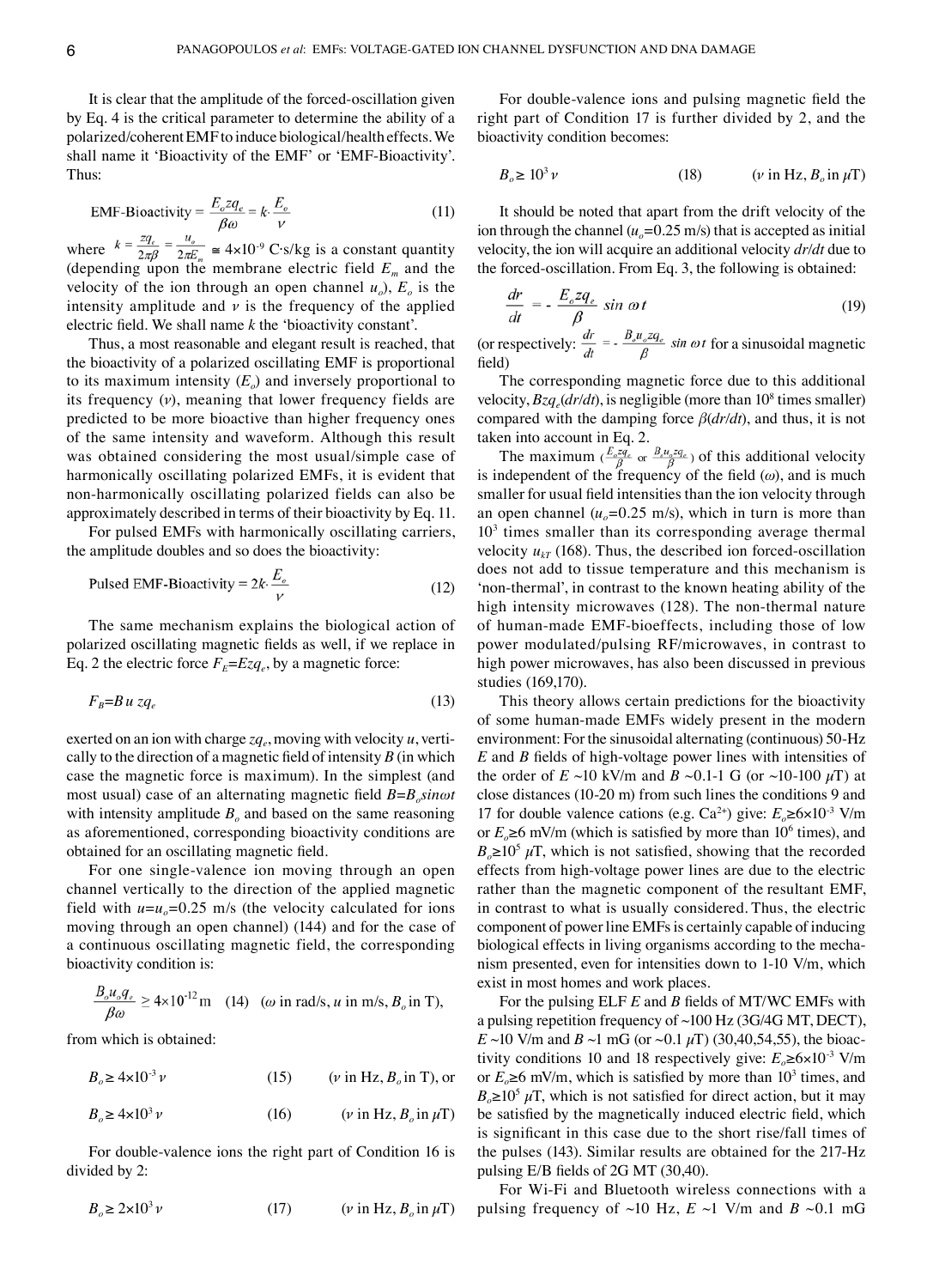

Figure 1. E-field bioactivity diagram showing the bioactive combinations of electric field intensity and frequency capable of inducing biological/health effects according to the ion forced‑oscillation mechanism for dysfunction of voltage‑gated ion channels in cells. The ELF electric fields of power lines, 2G/3G/4G MT, DECT, Wi‑Fi and Bluetooth, are within the bioactive region (above lines 1 and 2). Line 1 refers to pulsed fields, such as the ELF pulsations of WC EMFs (Condition 10), while line 2 refers to continuous (non‑pulsed) fields such as those from power lines (Condition 9).

(or  $\sim 0.01 \mu T$ ) (171), the bioactivity conditions 10 and 18 respectively give:  $E_0 \ge 0.6 \times 10^{-3}$  V/m or  $E_0 \ge 0.6$  mV/m, which is satisfied by more than 10<sup>3</sup> times, and  $B_0 \ge 10^4 \mu T$ , which is not satisfied for direct action.

The aforementioned numerical examples show that it is the electric field that seems to be the bioactive component of an EMF and not the magnetic field, in contrast to what has been considered before by health agencies (117). The magnetically induced electric field can also be bioactive in the case of ELF pulses of WC signals with short rise/fall times (143).

The bioactivity conditions 9 and 10 for continuous and pulsed electric fields respectively are depicted in Fig. 1. The region above line 1 (including the line) represents the bioactive combinations of intensity amplitude  $(E_0)$  and frequency  $(\nu)$  for pulsed fields, and above line 2 (including the line) for continuous fields. The ELF electric field of power lines, 2G/3G/4G MT, DECT, WiFi and 'Bluetooth', lie within the bioactive region predicted by the presented theory.

## **3. Biochemical processes activated by irregular gating of VGICs, leading to DNA damage**

*Irregular gating of ion channels and ROS.* Irregular gating of VGICs by oscillating polarized and coherent ELF EMFs as described [and originally in (143-146)] has been verified experimentally for calcium  $(Ca^{2+})$ , potassium  $(K^+)$  and sodium (Na<sup>+</sup> ) VGICs (172‑174). This can alter intracellular ionic concentrations, disrupting the electrochemical balance of the cell and leading to DNA damage by OS/ROS overproduction (175‑179).

Most ROS are free radicals. Free radicals are highly unstable molecules containing an unpaired electron, which is denoted by a dot ('), and have a tremendous tendency to chemically react with surrounding molecules and/or with each

other in order to couple the unpaired electron and become stable. This is the reason why they have extremely short lifetimes. Most ROS react rapidly with surrounding biomolecules inducing chemical alterations (180). Overproduction of ROS in living cells due to EMF exposure has been reliably documented, with two important ROS found after EMF exposure being superoxide anion  $(O_2^{\bullet})$  and nitric oxide (NO<sup>\*</sup>) (109). These may result in hydroxyl radical (OH<sup>\*</sup>) and peroxynitrite (ONOO‑ ) correspondingly, both of which ROS are very reactive with biological molecules and specifically DNA, as discussed next. ONOO may interact directly with DNA, as, similarly with NO', it can be diffused everywhere in the cell (181). Superoxide anion radical  $(O_2^{\bullet})$  is catalyzed by superoxide dismutase enzymes in the cytosol or the mitochondria and is converted to hydrogen peroxide  $(H<sub>2</sub>O<sub>2</sub>)$  (109,182):

$$
2O_2^{\bullet} + 2H^{\circ} \rightarrow H_2O_2 + O_2 \tag{20}
$$

 $H<sub>2</sub>O<sub>2</sub>$  is a critical molecule in oxidative damage since it can move to any intracellular site (including the nucleus), where it can be converted to the most potent OH<sup>\*</sup>, which can damage any biological molecule, including DNA (183‑187).

DNA damage by ROS leading to mutations and disease has been well studied (188,189). Pall (190), in a review of EMF‑bioeffects studies with calcium channel blockers, noted a connection between voltage-gated calcium channels (VGCCs) and NO• /ONOO‑ overproduction. This verified earlier observations of EMF‑induced effects on intracellular calcium concentrations, and the unique role of VGCCs (1,151‑153,191,192).

It is known that the intracellular redox status can activate  $Ca<sup>2+</sup>$ , Na<sup>+</sup> and K<sup>+</sup> channels in order to reinstate homeostasis (178), and inversely, activation of these channels determines the redox status and the electrochemical balance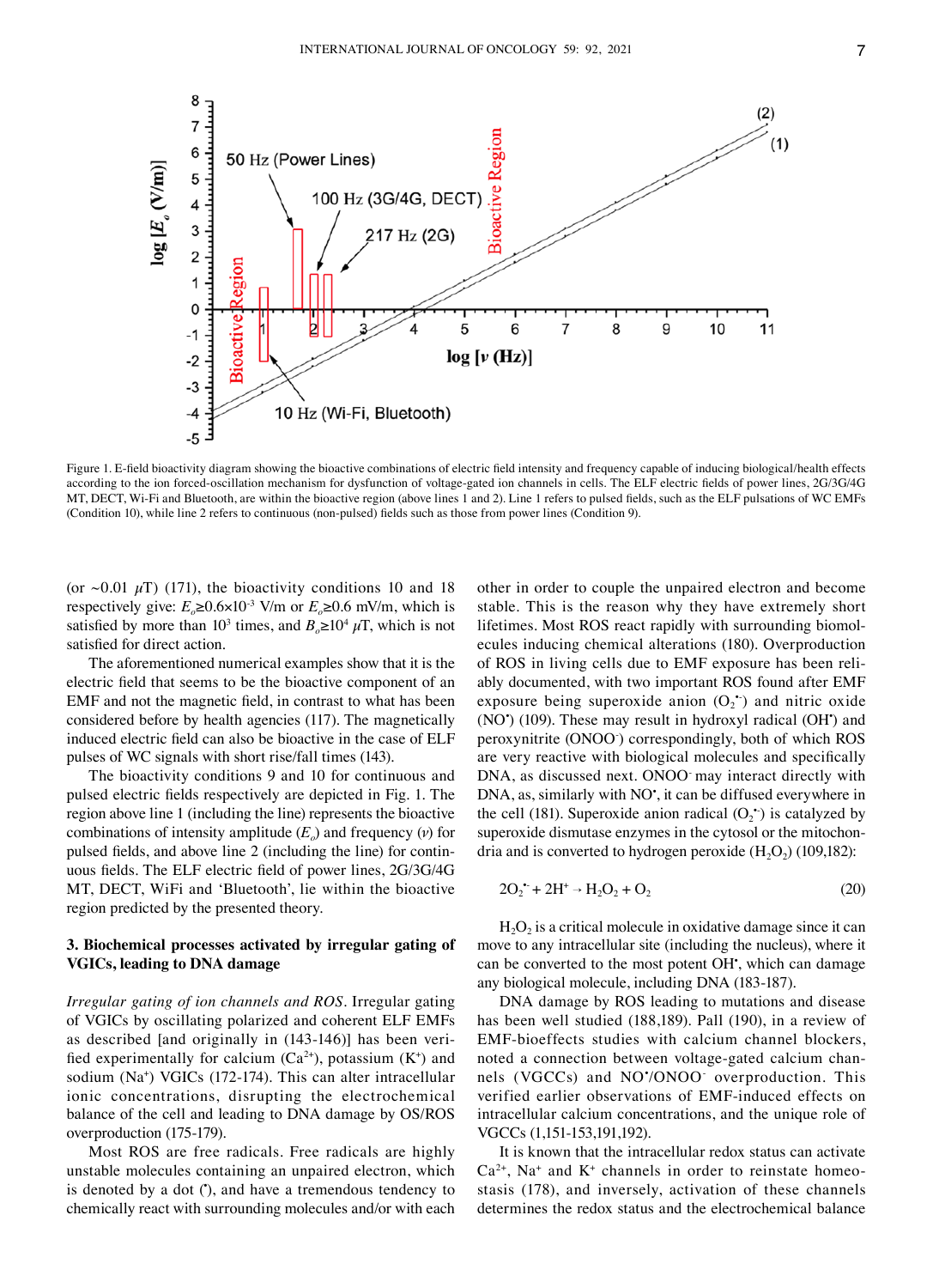of the cell (179). Multiple studies have found connections between the impaired function of calcium, potassium, sodium and chloride channels with the induction of OS and related pathologies (175‑177). These studies provide additional evidence for the validity of the presented biophysical mechanism (143‑146).

*Calcium signaling and mitochondrial ROS production.*  Alteration of intracellular ionic concentrations will affect key cellular signaling pathways, including the  $Ca^{2+}$  signaling system, which regulates a variety of cellular functions including cell proliferation, differentiation, the ROS regulatory system and apoptosis (192‑196). Impaired function of VGCCs in the plasma or in the mitochondrial membranes leading to critical changes in cytosolic or mitochondrial concentrations of  $Ca<sup>2+</sup>$ ions, such as those following EMF exposure, is connected with pathogenesis and cytotoxicity (195,196).

Voltage‑gated anion channels in the outer membrane of the mitochondria regulate  $Ca^{2+}$  entry into the intermembrane space and in the matrix, which is crucial for mitochondrial ROS production. Increased level of  $Ca^{2+}$ stimulates  $O_2$ <sup>\*</sup> production by the electron transport chain in the mitochondria and/or activation of nitric oxide synthase (NOS), to generate more NO<sup>•</sup>. NO<sup>•</sup> inhibits complex IV of the electron transport chain, triggering production of even more ROS (109,193). ROS overproduction in the mitochondria can damage DNA both in the mitochondria and the nucleus, and initiate a signaling cascade leading to apoptosis, as found in human spermatozoa after MT EMF exposure (36). Moreover, increased concentrations of NO<sup>•</sup> in living cells due to activation of NOS at different locations of the cell may lead to formation of ONOO‑ (181,182).

Regulation of apoptosis is crucial for anticancer control (197). However, excessive apoptosis, induced by increased ROS levels, is connected with inflammatory diseases and cancer (198). When overproduction of ROS in a cell overloads the capacity of the antioxidant system of the cell, the cell/organism is under OS. This condition may lead to significant DNA damage with consequent genomic instability and carcinogenesis (182,183,194‑198).

K+ channels have also been shown to be involved in the activation of apoptosis (194), and voltage-gated  $Ca^{2+}$ and  $K<sup>+</sup>$  channels have been shown to be connected with cell proliferation and carcinogenesis (199). Thus, cytosolic concentrations of  $Ca^{2+}$  and  $K^+$  ions play major roles in cellular function and metabolism. In addition, voltage-gated calcium and potassium channels play important roles in iron entry into the cells. Iron catalyzes the production of OH<sup>\*</sup> via the Fenton reaction and thus, impaired function of these channels can promote cellular toxicity (200‑202).

*NADPH oxidase and ROS production.* Apart from the effect of EMFs on metallic cation voltage‑gated channels (such as  $Ca<sup>2+</sup>$ , Na<sup>+</sup> and K<sup>+</sup>), proton (H<sup>+</sup>) voltage-gated channels will be affected as well, as they operate in a very similar way (166,167). This in turn would affect the function of NADPH oxidase, a plasma membrane enzyme found in abundance in all cells, which normally generates ROS for the elimination of invading microorganisms (203,204). The activity of NADPH oxidase is strongly associated with H<sup>+</sup> channels and it may even act

directly as a  $H^+$  voltage-gated channel due to its gp91<sup>phox</sup> transmembrane subunit (205,206). NADPH oxidase generates an electron flux for the reduction of extracellular  $O_2$  to  $O_2$  (203,207).

NADPH oxidase is activated by cytosolic  $Ca^{2+}$  and possesses a  $Ca<sup>2+</sup>$ -binding site in addition to its  $H<sup>+</sup>$  voltage-gated channel (gp91phox transmembrane region) (204). Thus, perturbation of intracellular concentrations of either  $H^+$  or  $Ca^{2+}$ , after irregular gating of their voltage‑gated channels, will affect the function of NADPH oxidase and trigger irregular ROS production.

NADPH oxidase has been reasonably suggested as a primary target of EMF exposure in living cells. In 2007, Friedman *et al* (208) found rapid ROS production in cultured cells after a few min of exposure to RF EMF emitted by a generator.

*Na+/K+‑ATPase and ROS production.* Impaired function of  $\text{Na}^+$ ,  $\text{K}^+$ ,  $\text{Mg}^{2+}$  and  $\text{Ca}^{2+}$  voltage-gated channels may also affect the function of the  $\text{Na}^{\text{+}}/\text{K}^{\text{+}}$  pump (ATPase) and  $\text{Ca}^{\text{2+}}$  pumps in the plasma membranes of all cells. The ion pumps (active ion transporters) across all cell membranes in coordination with the ion channels (passive ion transporters) determine the membrane voltage, the volume of the cell and the electrochemical balance (147,148). A positive-feedback amplification loop between Na<sup>+</sup>/K<sup>+</sup>-ATPase signaling and ROS production by the mitochondria was experimentally demonstrated in primary cultures of cardiac myocytes (209). Na<sup>+</sup> /K<sup>+</sup>‑ATPase became a target for ROS‑initiated signaling, and in turn, stimulation of Na+ /K<sup>+</sup>‑ATPase signaling function led to increased ROS production. This model can definitely be associated with dysfunction in living cells under EMF‑exposure.

Therefore, it is clearly indicated that irregular gating of VGICs on plasma and intracellular membranes due to EMF‑exposure will most likely trigger ROS overproduction and consequent cellular damage. Although plenty of data connecting ion channel dysfunction and the induction of cell death or cancer have been available for a long time (194,199), the connection between the dysfunction of VGICs and ROS overproduction (175‑179,190‑192) leading to DNA damage has not perhaps gained the attention it deserves.

Apart from action via ROS/free radicals, DNA damage may be brought about by irregular activation of DNases after alteration of intracellular ionic concentrations. Of the two forms of endonucleases implicated in the initiation of apoptosis, one of them is Ca2+‑dependent (DNase I). An increased level of intracellular Ca<sup>2+</sup> in some cases is associated with increased apoptosis, possibly due to the activation of DNase I (210). Thus, the possible activation of DNase I by increased levels of intracellular  $Ca^{2+}$  may be an alternative way for DNA damage and related pathologies.

*ROS and DNA damage.* OH• is considered the most potent oxidant of DNA. The main mechanism for OH<sup>+</sup> production involves the iron-catalyzed conversion of  $H_2O_2$  via the Fenton reaction (211): Fe<sup>2+</sup> is oxidized by  $H_2O_2$  to Fe<sup>3+</sup>, producing an OH<sup>•</sup> radical and a hydroxide ion (OH $)$  (Eq. 21). Fe<sup>3+</sup> is then reduced back to Fe<sup>2+</sup> by another molecule of  $H_2O_2$ , producing a hydroperoxyl radical and a proton (Eq. 22).

$$
Fe^{2+} + H_2O_2 \rightarrow Fe^{3+} + OH^* + OH^*
$$
 (21)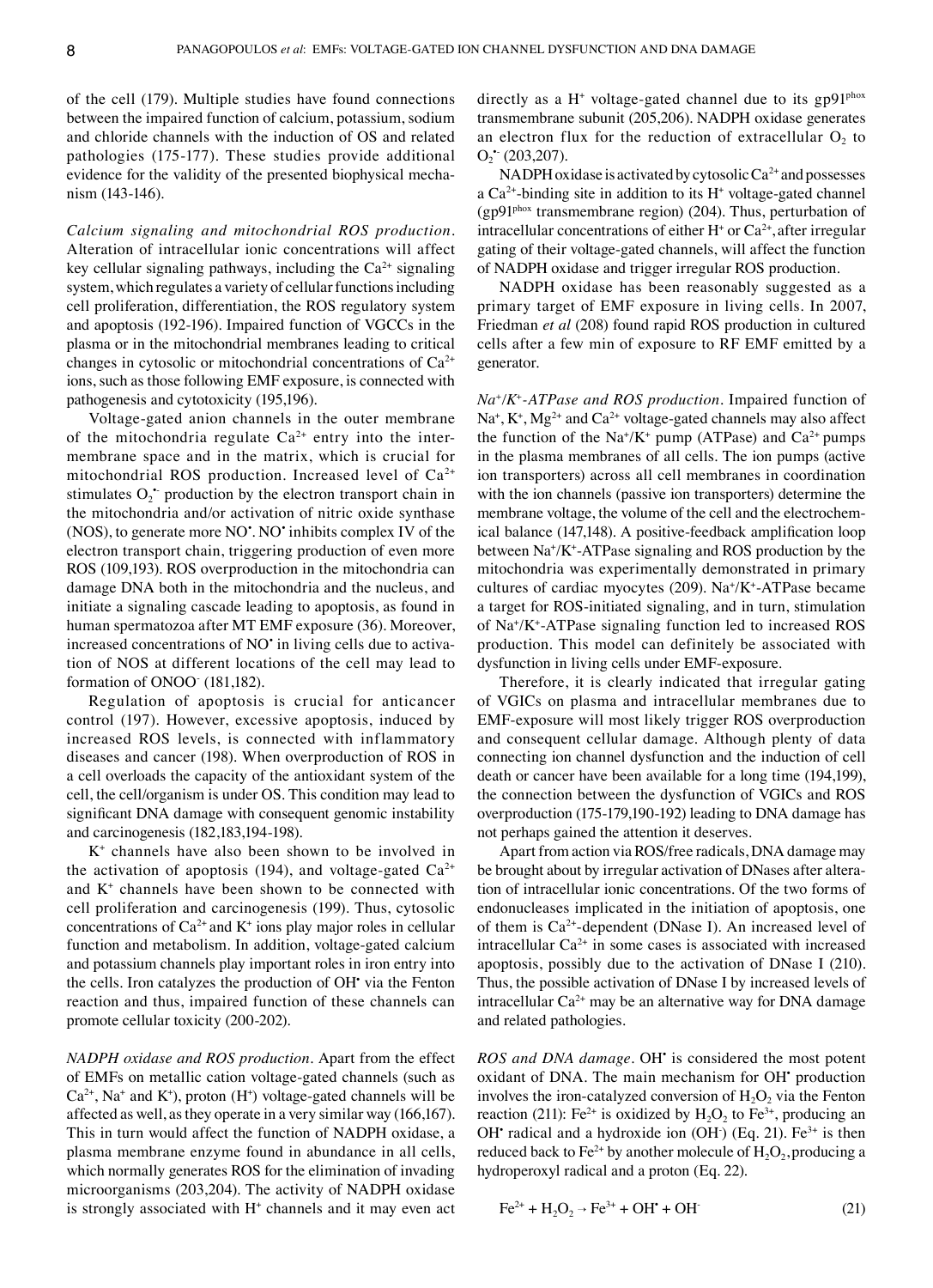$$
Fe^{3+} + H_2O_2 \rightarrow Fe^{2+} + HOO^{\bullet} + H^+ \tag{22}
$$

The net effect is the conversion of two hydrogen peroxide molecules to produce two different oxygen-radical species, with water  $(H^* + OH^*)$  as a byproduct.

$$
2H_2O_2 \rightarrow OH^* + HOO^* + H_2O \tag{23}
$$

The OH radical reacts with any biological molecule in its immediate environment, including DNA. For example, it can break macromolecules (R‑R or R‑H) or abstract atoms from them (such as the various hydrogen atoms of the deoxyribose) by breakage of covalent bonds. This results in chemical alterations of the macromolecules and production of new free radicals (R<sup>•</sup> or RO•):

$$
R-R + OH^* \rightarrow ROH + R^* \tag{24}
$$

$$
RH + OH^{\bullet} \rightarrow R^{\bullet} + H_2O \tag{25}
$$

$$
or RH + OH^{\bullet} \rightarrow RO^{\bullet} + H_2 \tag{26}
$$

The new free radicals will further react with other molecules resulting in additional chemical alterations. Corresponding evidence for DNA damage by ONOO‑ is avail‑ able as well (181).

In conclusion, there is a clear sequence of events starting from the irregular gating of VGICs by EMFs up to DNA damage and related pathologies, including carcinogenesis.

## **4. Discussion**

The present study reviewed experimental and epidemiological findings connecting exposure to purely ELF, and RF (containing ELF) human‑made EMFs, with DNA damage and related pathologies, including cancer. It is documented that both such types of human‑made EMF‑exposure can induce OS (3,34,36‑39,43,45,109), DNA damage (1‑55,84,85) and infertility (56‑71). It is also documented that the same types of EMF‑exposure are linked with increased cancer risk both in humans and experimental animals (72‑83,86‑98,110‑114).

We attempted to provide a complete, plausible explanation of these DNA damage‑related findings on a biophysical and biochemical basis. According to the ion forced‑oscillation mechanism for dysfunction of VGICs (143-146), human-made (polarized and coherent) ELF/ULF EMFs or the ELF/ULF modulation/pulsing/variability components of modern RF/WC EMFs can alter intracellular ionic concentrations by irregular gating of VGICs on cell membranes. This leads to immediate OS by ROS (over)production in the cytosol and/or the mitochondria, which can damage DNA when cells are unable to reinstate electrochemical balance (normal intracellular ionic concentrations). Consequently, DNA damage can lead to reproductive disabilities, neurodegenerative diseases, aging, genetic alterations and cancer.

According to the presented biophysical mechanism, the bioactivity of a polarized/coherent EMF is proportional to its intensity, inversely proportional to its frequency and doubles for pulsed fields, meaning that the ELF/ULF EMFs and even more the pulsing RF EMFs with ELF pulsations such as all WC EMFs, are predicted to be the most bioactive. This explains the recorded effects of purely ELF EMFs (1‑5,9,13‑18,22,47, 50,72‑82,117,212) and those of modulated/pulsing/variable RF EMFs (1,3,4,6‑8,19‑21,23‑46,48,49,51‑55,57‑71,84‑107,  $109-114,118,121-126$ . As emphasized, all types of RF exposure from all types of antennas and WC devices (WC EMFs) necessarily combine RF carrier signals with ELF/ULF components in the form of pulsing, modulation and random variability. The RF carrier signal alone does not contain information. The information is always contained in the ELF signals that modulate the RF (4). Significant experimental evidence shows that the bioactive parameters in a complex signal are its ELF components, and that non‑modulated and non‑pulsed RF signals alone do not usually induce biological effects (4,44,45,151‑159), apart from heating when they possess high enough frequency and intensity (128,168‑170). Therefore, the present study suggests that the vast majority of non‑thermal effects attributed till now to various types of RF EMF‑exposure, are actually due to their ELF/ULF components.

The presented biophysical mechanism and the provided numerical examples show that it is the direct ELF electric fields (and the magnetically induced electric fields in the case of sudden pulses), not the magnetic, that are the bioactive components, in contrast to what has been considered before by health agencies (117), and in agreement with previous experimental findings (191). Although electric fields are less penetrating in living tissue than magnetic fields, penetration depends upon the inverse square root of frequency, and thus ELF electric fields are significantly penetrating. Penetration depends also upon the inverse square root of the medium conductivity (213). Even though seawater is much more conductive than living tissue, ELF electromagnetic waves (thus both the electric and the magnetic parts of the waves) are penetrating several meters into seawater, accommodating communications with submarines (214). Moreover, it is known that isolated tissues respond to externally applied pulsed or sinusoidal ELF electric fields at very low thresholds  $(\sim 10^{-3} \text{ V/m})$ similar to those predicted by this theory (143,215-217). This evidence shows that ELF electric fields penetrate enough to induce effects into living tissue, even at very low field intensities. Finally, skin cells, nerve terminals, eyes and organs close to the surface, such as the brain and heart, are directly exposed to externally applied EMFs. For all these reasons, no distinction is made between externally applied ELF electric fields and internally induced ones.

The ion forced-oscillation mechanism/theory was described in the present study by realistic equations based on the forces exerted on mobile ions in the vicinity of the voltage‑sensors of VGICs on cell membranes by externally applied human‑made (polarized) EMFs. The solution of the basic Eq. 2 resulted in bioactivity conditions connecting the intensity of an applied polarized EMF with its frequency. The bioactivity conditions 8‑10, and 16‑18, provided the bioactive intensity‑frequency combinations for continuous and pulsed electric and magnetic fields. The final numbers explain almost all the experimental and epidemiological findings connecting biological/health effects with human‑made EMF‑exposure.

Although the mechanism was first published in 2000 (144) based on the available data on the structure and function of the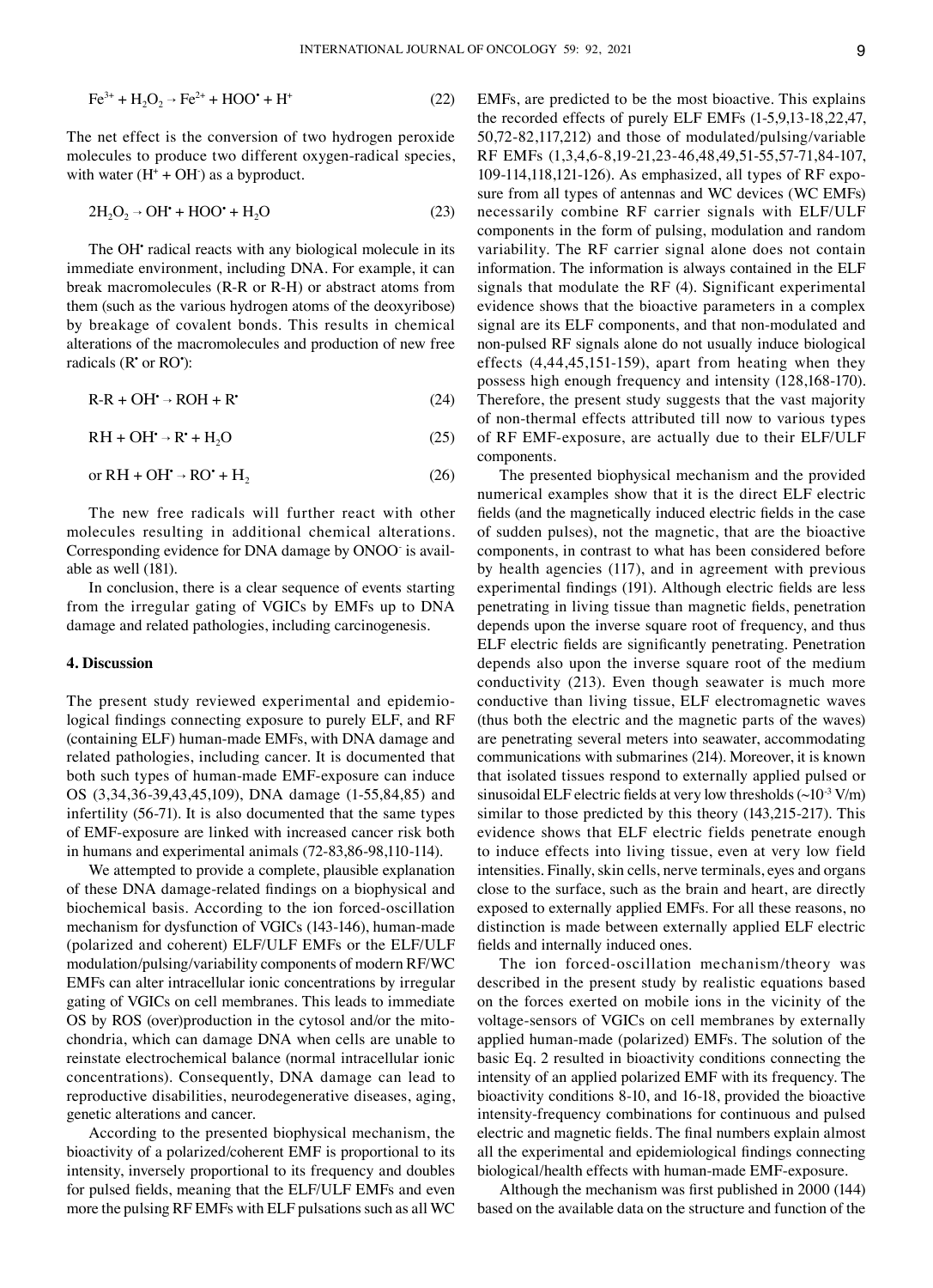VGICs, newer details on the roles of S1‑S6 helices, channel structure, relaxation, hysteresis and gating, have not refuted but verified and extended that knowledge (162,163,165,218-221).

What is more difficult to explain is the existence of non‑linear phenomena such as the increased bioactivity 'windows' reported occasionally in the EMF-bioeffects literature, where certain effects are intensified within certain values of an EMF‑exposure parameter (intensity in most cases, or frequency) (1,40,151‑153,222). The existence of 'windows' shows that the response of living cells/organisms to EMFs is not generally proportional to the aforementioned EMF‑parameters. Non‑linear responses of living cells have not been explored in depth and it will take a number of years until they are. A possible explanation of observed intensity 'windows' according to the described mechanism has been suggested as being due to an existing upper limit in the membrane gating voltage change (222). Indeed, such an upper limit seems to exist. The VGICs respond to membrane voltage changes from  $\sim$ 30 mV (minimum) to  $\sim$ 100 mV (maximum) where the conductivity of the channel saturates (218,221). Apart from this possible explanation, no other explanation for the observed 'window' effects has been provided so far.

An effect not included in the bioactivity Eqs. 11 and 12 is the increased bioactivity of highly and unpredictably varying exposure such as those from WC devices (including mobile phones and Wi‑Fi) and corresponding antennas (4,121,122). The described mechanism results in accurate predictions when the applied EMFs have constant parameters (intensity and frequency, among others). When the parameters are highly and unpredictably variable, the mechanism, and any possible mechanism, can only estimate effects according to the average and maximum exposure values of the varying EMFs. Finally, the bioactivity equations include field (and tissue) parameters and not exposure variables such as exposure duration or intermittence, which are also very important (16,17,19,41,55,122). One way to include such parameters is to multiply the right parts of Eqs. 11 and 12 by certain coefficient(s), which would be estimated experimentally. This could be a subject for future development of the theory.

This theory has successfully explained for the first time the sensing of upcoming earthquakes by animals, and the sensing of upcoming thunderstorms by sensitive individuals through the action of the partially polarized natural EMFs associated with these phenomena (146,223).

Any 'mechanism' in science (particularly in physics) must be based on simple and reasonable postulates, and must necessarily be expressed quantitatively (by solvable equations and numbers). The values of the different parameters in the equations must be based on physical/molecular data. Qualitative descriptions alone or incomplete quantitative descriptions based on incomplete or unsolvable equations do not constitute a 'mechanism'. The presented biophysical mechanism (143-146) is the only one that fulfills the aforementioned criteria in the case of EMF‑induced bioeffects. Previous important attempts on mechanisms focusing on ions moving inside membrane channels or other proteins (224‑227) were not successful, mainly for the following reasons: i) They had not taken into account damping and restoration forces (224,226), or did not calculate them (225,227). The difficulty was not related with considering such forces, as this is standard in oscillation mechanics, but with calculating their parameters such as  $\beta$  and  $\omega_0$ , or the maximum velocity of the ion  $(u_0)$  within a channel. ii) They did not consider coordinated motion of several ions oscillating in parallel and in phase due to polarization and coherence, exerting additive forces on channel sensors, which prevail against the greater but chaotic forces due to the random thermal motion of the ions. iii) They focused on magnetic fields and magnetically induced electric ones, and ignored externally applied electric fields, which eventually seem to be more bioactive (191). iv) They did not result in numbers for field intensity versus frequency necessary to affect cells, although some experimental reports have indicated bioactive frequencies close to those predicted by Liboff's ion cyclotron resonance (ICR) model (224,228), possibly indicating some additional/secondary resonance mechanism involving ICR phenomenon (169). v) Apart from the study by Balcavage *et al* (226), there was no focus on the gating of VGICs, which is by far a more probable event to initiate biological effects, but simply on the motion of ions within channels/proteins.

Several other suggestions on possible mechanisms also face problems on fundamental issues (229-231). What is termed by Pall 'VGCC activation mechanism' and presented as his own discovery is none other than the mechanism presented here. A commentary paper/letter to the editor was published on this major ethical issue (129). An extended review of suggested mechanisms has been written by Creasey and Goldberg (169).

It has been claimed that the ELF components of complex RF‑ELF EMFs of WC need to be 'demodulated' in order to be sensed by living organisms (232). 'Demodulated' or not, the fact is that the ELF components of modulated/pulsed WC signals can be directly sensed by both ELF meters/spectrum analyzers and living organisms (40,55).

Although there have been successive publications of this mechanism since 2000 (144), the subject is of great importance and in each consecutive publication additional important aspects are elucidated and/or refined. In our previous study in 2002 (145), the mechanism was extended to include oscillating magnetic fields and the thermal noise problem was discussed in more depth, while in 2015 (143) the mechanism was applied to reveal the importance of polarization/coherence in the bioactivity of man-made EMFs. In 2017 (223) and 2020 (146), it was applied to explain the sensing of upcoming thunderstorms and earthquakes, respectively, by sensitive humans/animals. In the present study, several aspects are further refined, including: i) The distance of S4 sensors from the channel pore; ii) more details on damping coefficient *β* and bioactivity constant  $k$  (Eq. 11); iii) further explanation of the role of the constant term in the solution (Eq. 3); iv) the similarity of proton voltage‑gated channels with the other VGICs; v) numerical examples demonstrating the ability of the pulsing ELF electric and magnetic fields of 2G/3G/4G MT, DECT, Wi‑Fi, Bluetooth, and the power line ELF fields to induce biological/health effects; vi) the velocity of oscillating ions; vii) bioactivity diagram extended to intensities down to  $10<sup>-5</sup>$  V/m; and viii) discussion on other suggested mechanisms.

Moreover, the present study documented how the impaired function of VGICs on the membranes of living cells triggers (over)production of free radicals/ROS, such as the most potent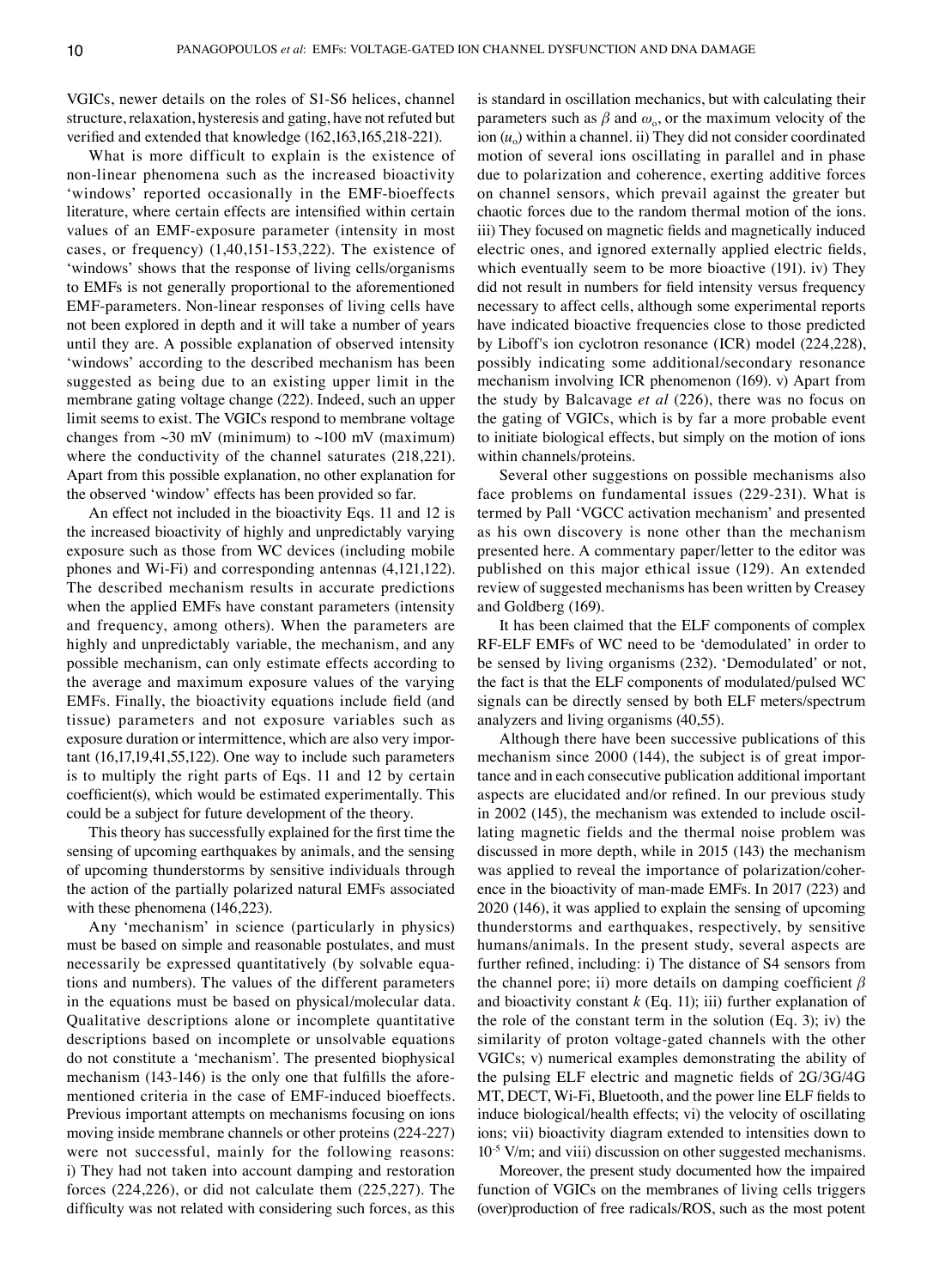OH produced by  $H_2O_2$  via the Fenton reaction, and ONOO produced by NO<sup>•</sup>. These are considered the main damaging species for DNA and other critical biological molecules. It is estimated that approximately two-thirds of the DNA damage caused by ionizing radiation is due to OH• (233,234). Although OH<sup>•</sup> can only diffuse at distances comparable to the length of a macromolecule,  $H_2O_2$  can move to any intracellular site. Thus, even though the most potent OH<sup>\*</sup> due to its high reactivity has an extremely short lifetime (of the order of  $10^{-9}$ – $10^{-4}$  s depending on the presence of other molecules) it can be formed by  $H_2O_2$ at any location within the cell (including the nucleus) and act instantly upon DNA or other macromolecules (233,234). As for NO• /ONOO‑ , they can be diffused anywhere in the cell and thus directly affect any molecule, including DNA (181). Even though the present study identified specific pathways of ROS overproduction or the release of DNases connected with disrupted ionic concentrations in EMF‑exposed cells, the exact molecular mechanisms need to be further explored and elucidated.

Finally, the present study discussed how unrepaired/misrepaired DNA lesions/damage such as strand breaks, covalent bond breakage or nucleotide base damages, lead to cell senescence, cell death or mutations, and related pathologies, including cancer. Even though effective mechanisms have evolved in all animals/cells for repairing DNA damage induced by environmental stressors, it is very different when the damaging events are isolated or random (e.g. radioactive particles or  $\gamma$ -photons of cosmic/natural radioactivity, or sporadic x-ray diagnostic exposure), compared with persisting/repeated exposure to cytotoxic agents, even when these agents are relatively weaker. Exposure to human‑made EMFs and especially to the most detrimental ones from WC antennas/devices and high-voltage transmission lines (4) has become a new reality in modern life. Billions of people are exposed to such EMFs on a daily basis. Although they are less cytotoxic than radioactivity or certain cytotoxic chemicals, they represent the most persistent daily cytotoxic stressors against which any repair mechanisms cannot be efficient enough. By contrast, previously existing cytotoxic agents expose us randomly as isolated events. When an organism is constantly under OS due to a totally new cytotoxic agent such as human‑made EMFs, no protective mechanism, evolved in the billions of years of biological evolution to protect from natural (non‑polarized) EMFs/radiation or isolated hazardous events, can be effective enough.

The repair capability of cells in response to DNA damage is crucial for the final outcome. The threshold of damage above which it becomes irreparable depends on cell type and the health and status of the organism. An organism with poor health and/or under stress and inflammation due to OS is expected to have decreased repair capability and increased cancer risk. Epigenetic effects such as altered gene expression may also lead to cellular dysfunction and carcinogenesis (133,235,236).

Both DNA damage and alterations in protein synthesis, especially increased levels of stress proteins, are reported to be induced similarly by both ELF and pulsing RF EMFs(237,238). However, the effects of pulsing RF were attributed to the carrier frequency, and it was not considered that perhaps in both cases (ELF and pulsing RF) the ELF components might be responsible for the effects, as suggested now by the present study.

To the best of our knowledge, the present study provides for the first time a complete and precise biophysical/biochemical picture to explain the great number of experimental and epidemiological findings connecting human‑made EMF exposure with DNA damage and related pathologies such as cancer, infertility and neurodegenerative diseases.

The long-existing experimental and epidemiological findings connecting exposure to human‑made EMFs and DNA damage, infertility and cancer, are now explained by the presented complete mechanism. The present study should provide a basis for further research and encourage health authorities to take measures for the protection of life on Earth against unrestricted use of human‑made EMFs.

#### **Acknowledgements**

Not applicable.

## **Funding**

The study is supported by the Special Account for Research Grants of the National and Kapodistrian University of Athens (grant number 16599).

## **Availability of data and materials**

Not applicable.

## **Authors' contributions**

DJP designed the study and wrote the main manuscript. AK verified all equations and calculations. IY coauthored section 3 on biochemical processes. GPC reviewed and evaluated all data. All authors have read and approved the manuscript. Data authentication is not applicable.

## **Ethics approval and consent to participate**

Not applicable.

## **Patient consent for publication**

Not applicable.

## **Competing interests**

The authors declare that they have no competing interests.

#### **References**

- 1. Goodman EM, Greenebaum B and Marron MT: Effects of electromagnetic fields on molecules and cells. Int Rev Cytol 158: 279‑338, 1995.
- 2. Santini MT, Ferrante A, Rainaldi G, Indovina P and Indovina PL: Extremely low frequency (ELF) magnetic fields and apoptosis: A review. Int J Radiat Biol 81: 1‑11, 2005.
- 3. Phillips JL, Singh NP and Lai H: Electromagnetic fields and DNA damage. Pathophysiology 16: 79‑88, 2009.
- 4. Panagopoulos DJ: Comparing DNA damage induced by mobile telephony and other types of man-made electromagnetic fields. Mutat Res Rev Mutat Res 781: 53‑62, 2019.
- 5. Delgado JMR: Biological effects of extremely low frequency electromagnetic fields. J Bioelectricity 4: 75‑92, 1985.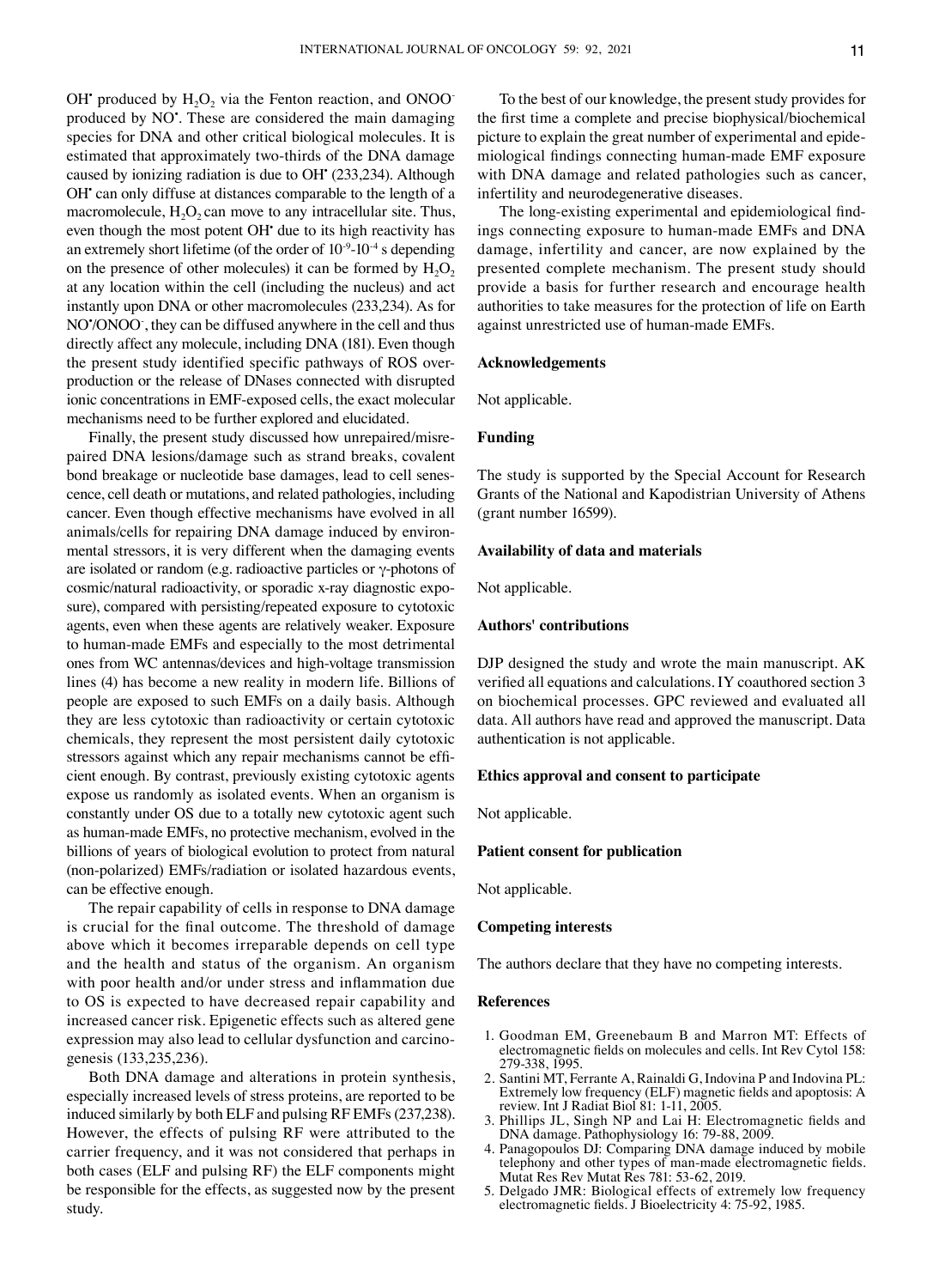- 6. Garaj‑Vrhovac V, Horvat D and Koren Z: The effect of microwave radiation on the cell genome. Mutat Res 243: 87‑93, 1990.
- 7. Garaj‑Vrhovac V, Horvat D and Koren Z: The relationship between colony‑forming ability, chromosome aberrations and incidence of micronuclei in V79 Chinese hamster cells exposed to microwave radiation. Mutat Res 263: 143‑149, 1991.
- 8. Garaj‑Vrhovac V, Fucić A and Horvat D: The correlation between the frequency of micronuclei and specific chromosome aberrations in human lymphocytes exposed to microwave radiation in vitro. Mutat Res 281: 181‑186, 1992.
- 9. Ma TH and Chu KC: Effect of the extremely low frequency (ELF) electromagnetic field (EMF) on developing embryos of the fruit fly (*Drosophila melanogaster* L.). Mutat Res 303: 35‑39, 1993.
- 10. Sarkar S, Ali S and Behari J: Effect of low power microwave on the mouse genome: A direct DNA analysis. Mutat Res 320: 141‑147, 1994.
- 11. Lai H and Singh NP: Acute low-intensity microwave exposure increases DNA single-strand breaks in rat brain cells. Bioelectromagnetics 16: 207‑210, 1995.
- 12. Lai H and Singh NP: Single‑ and double‑strand DNA breaks in rat brain cells after acute exposure to radiofrequency electromagnetic radiation. Int J Radiat Biol 69: 513-521, 1996.
- 13. Lai H and Singh NP: Acute exposure to a 60 Hz magnetic field increases DNA strand breaks in rat brain cells. Bioelectromagnetics 18: 156‑165, 1997.
- 14. Svedenstål BM, Johanson KJ and Mild KH: DNA damage induced in brain cells of CBA mice exposed to magnetic fields. In Vivo 13: 551‑552, 1999.
- 15. Koana T, Okada MO, Takashima Y, Ikehata M and Miyakoshi J: Involvement of eddy currents in the mutagenicity of ELF magnetic fields. Mutat Res 476: 55‑62, 2001.
- 16. Ivancsits S, Diem E, Pilger A, Rüdiger HW and Jahn O: Induction of DNA strand breaks by intermittent exposure to extremely‑low‑frequency electromagnetic fields in human diploid fibroblasts. Mutat Res 519: 1‑13, 2002.
- 17. Ivancsits S, Diem E, Jahn O and Rüdiger HW: Intermittent extremely low frequency electromagnetic fields cause DNA damage in a dose‑dependent way. Int Arch Occup Environ Health 76: 431‑436, 2003.
- 18. Winker R, Ivancsits S, Pilger A, Adlkofer F and Rüdiger HW: Chromosomal damage in human diploid fibroblasts by intermit‑ tent exposure to extremely low‑frequency electromagnetic fields. Mutat Res 585: 43‑49, 2005.
- 19. Diem E, Schwarz C, Adlkofer F, Jahn O and Rüdiger H: Non‑thermal DNA breakage by mobile‑phone radiation (1800 MHz) in human fibroblasts and in transformed GFSH‑R17 rat granulosa cells in vitro. Mutat Res 583: 178‑183, 2005.
- 20. Mausset‑Bonnefont AL, Hirbec H, Bonnefont X, Privat A, Vignon J and de Sèze R: Acute exposure to GSM 900‑MHz electromagnetic fields induces glial reactivity and biochemical modifications in the rat brain. Neurobiol Dis 17: 445‑454, 2004.
- 21. Ji S, Oh E, Sul D, Choi JW, Park H and Lee E: DNA damage of lymphocytes in volunteers after 4 h use of mobile phone. J Prev Med Public Health 37: 373‑380, 2004.
- 22. Hong R, Zhang Y, Liu Y and Weng EQ: Effects of extremely low frequency electromagnetic fields on DNA of testicular cells and sperm chromatin structure in mice. Zhonghua Lao Dong Wei Sheng Zhi Ye Bing Za Zhi 23: 414‑417, 2005 (In Chinese).
- 23. Belyaev IY, Hillert L, Protopopova M, Tamm C, Malmgren LO, Persson BR, Selivanova G and Harms‑Ringdahl M: 915 MHz microwaves and 50 Hz magnetic field affect chromatin conformation and 53BP1 foci in human lymphocytes from hypersensitive and healthy persons. Bioelectromagnetics 26: 173‑184, 2005.
- 24. Markovà E, Hillert L, Malmgren L, Persson BR and Belyaev IY: Microwaves from GSM mobile telephones affect 53BP1 and gamma‑H2AX foci in human lymphocytes from hypersensitive and healthy persons. Environ Health Perspect 113: 1172‑1177, 2005.
- 25. Aitken RJ, Bennetts LE, Sawyer D, Wiklendt AM and King BV: Impact of radio frequency electromagnetic radiation on DNA integrity in the male germline. Int J Androl 28: 171‑179, 2005.
- 26. NikolovaT, Czyz J, RolletschekA, BlyszczukP, FuchsJ, JovtchevG, Schuderer J, Kuster N and Wobus AM: Electromagnetic fields affect transcript levels of apoptosis‑related genes in embryonic stem cell-derived neural progenitor cells. FASEB J 19: 1686-1688, 2005.
- 27. Zhang DY, Xu ZP, Chiang H, Lu DQ and Zeng QL: Effects of GSM 1800 MHz radiofrequency electromagnetic fields on DNA damage in Chinese hamster lung cells. Zhonghua Yu Fang Yi Xue Za Zhi 40: 149‑152, 2006 (In Chinese).
- 28. Lixia S, Yao K, Kaijun W, Deqiang L, Huajun H, Xiangwei G, Baohong W, Wei Z, Jianling L and Wei W: Effects of 1.8 GHz radiofrequency field on DNA damage and expression of heat shock protein 70 in human lens epithelial cells. Mutat Res 602: 135‑142, 2006.
- 29. Ferreira AR, Knakievicz T, Pasquali MA, Gelain DP, Dal‑Pizzol F, Fernández CE, de Salles AA, Ferreira HB and Moreira JC: Ultra high frequency-electromagnetic field irradiation during pregnancy leads to an increase in erythrocytes micronuclei incidence in rat offspring. Life Sci 80: 43‑50, 2006.
- 30. Panagopoulos DJ, Chavdoula ED, Nezis IP and Margaritis LH: Cell death induced by GSM 900‑MHz and DCS 1800‑MHz mobile telephony radiation. Mutat Res 626: 69‑78, 2007.
- 31. Yan JG, Agresti M, Bruce T, Yan YH, Granlund A and Matloub HS: Effects of cellular phone emissions on sperm motility in rats. Fertil Steril 88: 957‑964, 2007.
- 32. Yao K, Wu W, Wang K, Ni S, Ye P, Yu Y, Ye J and Sun L: Electromagnetic noise inhibits radiofrequency radiation‑induced DNA damage and reactive oxygen species increase in human lens epithelial cells. Mol Vis 14: 964-969, 2008.
- 33. Yadav AS and Sharma MK: Increased frequency of micronucleated exfoliated cells among humans exposed in vivo to mobile telephone radiations. Mutat Res 650: 175‑180, 2008.
- 34. Sokolovic D, Djindjic B, Nikolic J, Bjelakovic G, Pavlovic D, Kocic G, Krstic D, Cvetkovic T and Pavlovic V: Melatonin reduces oxidative stress induced by chronic exposure of microwave radiation from mobile phones in rat brain. J Radiat Res 49: 579‑586, 2008.
- 35. Lee KS, Choi JS, Hong SY, Son TH and Yu K: Mobile phone electromagnetic radiation activates MAPK signaling and regulates viability in *Drosophila*. Bioelectromagnetics 29: 371‑379, 2008.
- 36. De Iuliis GN, Newey RJ, King BV and Aitken RJ: Mobile phone radiation induces reactive oxygen species production and DNA damage in human spermatozoa in vitro. PLoS One 4: e6446, 2009.
- 37. Agarwal A, Desai NR, Makker K, Varghese A, Mouradi R, Sabanegh E and Sharma R: Effects of radiofrequency electromagnetic waves (RF‑EMW) from cellular phones on human ejaculated semen: An in vitro pilot study. Fertil Steril 92: 1318‑1325, 2009.
- 38. Mailankot M, Kunnath AP, Jayalekshmi H, Koduru B and Valsalan R: Radio frequency electromagnetic radiation (RF‑EMR) from GSM (0.9/1.8 GHz) mobile phones induces oxidative stress and reduces sperm motility in rats. Clinics (Sao Paulo) 64: 561‑565, 2009.
- 39. Luukkonen J, Hakulinen P, Mäki‑Paakkanen J, Juutilainen J and Naarala J: Enhancement of chemically induced reactive oxygen species production and DNA damage in human SH-SY5Y neuroblastoma cells by 872 MHz radiofrequency radiation. Mutat Res 662: 54‑58, 2009.
- 40. Panagopoulos DJ, Chavdoula ED and Margaritis LH: Bioeffects of mobile telephony radiation in relation to its intensity or distance from the antenna. Int J Radiat Biol 86: 345‑357, 2010.
- 41. Chavdoula ED, Panagopoulos DJ and Margaritis LH: Comparison of biological effects between continuous and intermittent expo‑ sure to GSM‑900‑MHz mobile phone radiation. Detection of apoptotic cell death features. Mutat Res 700: 51-61, 2010.<br>42. Guler G, Tomruk A, Ozgur E and Seyhan N: The effect of radio-
- frequency radiation on DNA and lipid damage in non-pregnant and pregnant rabbits and their newborns. Gen Physiol Biophys 29: 59‑66, 2010.
- 43. Tomruk A, Guler G and Dincel AS: The influence of 1800 MHz GSM-like signals on hepatic oxidative DNA and lipid damage in nonpregnant, pregnant, and newly born rabbits. Cell Biochem Biophys 56: 39‑47, 2010.
- 44. Franzellitti S, Valbonesi P, Ciancaglini N, Biondi C, Contin A, Bersani F and Fabbri E: Transient DNA damage induced by high-frequency electromagnetic fields (GSM 1.8 GHz) in the human trophoblast HTR‑8/SVneo cell line evaluated with the alkaline comet assay. Mutat Res 683: 35‑42, 2010.
- 45. Campisi A, Gulino M, Acquaviva R, Bellia P, Raciti G, Grasso R, Musumeci F, Vanella A and Triglia A: Reactive oxygen species levels and DNA fragmentation on astrocytes in primary culture after acute exposure to low intensity microwave electromagnetic field. Neurosci Lett 473: 52‑55, 2010.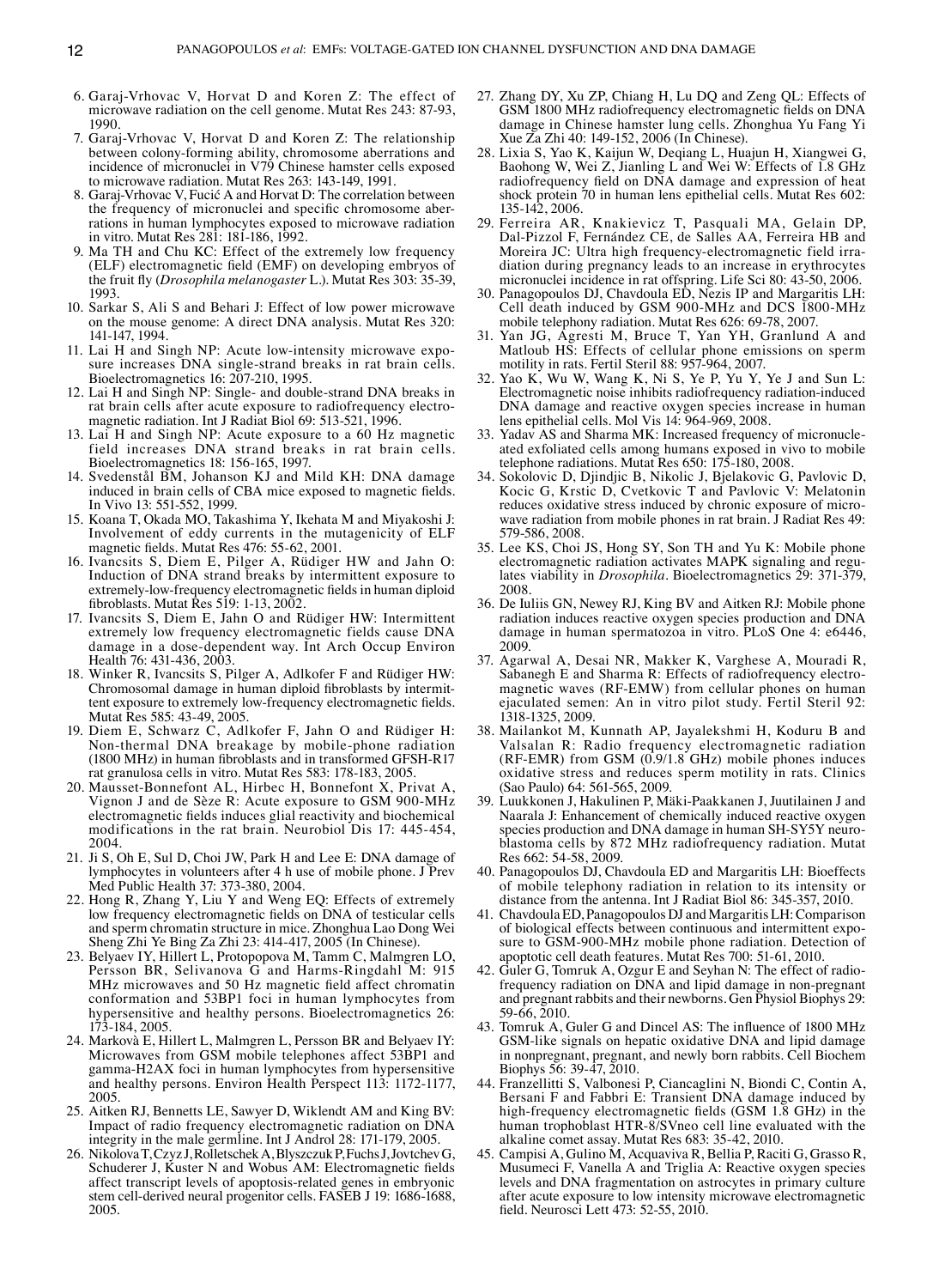- 46. Panagopoulos DJ: Effect of microwave exposure on the ovarian development of *Drosophila melanogaster*. Cell Biochem Biophys 63: 121‑132, 2012.
- 47. Panagopoulos DJ, Karabarbounis A and Lioliousis C: ELF alter‑ nating magnetic field decreases reproduction by DNA damage induction. Cell Biochem Biophys 67: 703-716, 2013.
- 48. Liu C, Gao P, Xu SC, Wang Y, Chen CH, He MD, Yu ZP, Zhang L and Zhou Z: Mobile phone radiation induces mode‑dependent DNA damage in a mouse spermatocyte‑derived cell line: A protective role of melatonin. Int J Radiat Biol 89: 993‑1001, 2013.
- 49. Pesnya DS and Romanovsky AV: Comparison of cytotoxic and genotoxic effects of plutonium‑239 alpha particles and mobile phone GSM 900 radiation in the *Allium cepa* test. Mutat Res 750: 27‑33, 2013.
- 50. Mihai CT, Rotinberg P, Brinza F and Vochita G: Extremely low‑frequency electromagnetic fields cause DNA strand breaks in normal cells. J Environ Health Sci Eng 12: 15, 2014.
- 51. Daroit NB, Visioli F, Magnusson AS, Vieira GR and Rados PV: Cell phone radiation effects on cytogenetic abnormalities of oral mucosal cells. Braz Oral Res 29: 1‑8, 2015.
- 52. Banerjee S, Singh NN, Sreedhar G and Mukherjee S: Analysis of the genotoxic effects of mobile phone radiation using buccal micronucleus assay: A comparative evaluation. J Clin Diagn Res 10: ZC82‑ZC85, 2016.
- 53. D'Silva MH, Swer RT, Anbalagan J and Rajesh B: Effect of radiofrequency radiation emitted from 2G and 3G cell phone on developing liver of chick embryo‑a comparative study. J Clin Diagn Res 11: AC05‑AC09, 2017.
- 54. Panagopoulos DJ: Chromosome damage in human cells induced by UMTS mobile telephony radiation. Gen Physiol Biophys 38: 445‑454, 2019.
- 55. Panagopoulos DJ: Comparing chromosome damage induced by mobile telephony radiation and a high caffeine dose: Effect of combination and exposure duration. Gen Physiol Biophys 39: 531‑544, 2020.
- 56. Magras IN and Xenos TD: RF radiation‑induced changes in the prenatal development of mice. Bioelectromagnetics 18: 455‑461, 1997.
- 57. Panagopoulos DJ, Karabarbounis A and Margaritis LH: Effect of GSM 900‑MHz mobile phone radiation on the reproductive capacity of *Drosophila melanogaster*. Electromagn Biol Med 23: 29‑43, 2004.
- 58. Panagopoulos DJ, Chavdoula ED, Karabarbounis A and Margaritis LH: Comparison of bioactivity between GSM 900 MHz and DCS 1800 MHz mobile telephony radiation. Electromagn Biol Med 26: 33‑44, 2007.
- 59. Wdowiak A, Wdowiak L and Wiktor H: Evaluation of the effect of using mobile phones on male fertility. Ann Agric Environ Med 14: 169-172, 2007.
- 60. Agarwal A, Deepinder F, Sharma RK, Ranga G and Li J: Effect of cell phone usage on semen analysis in men attending infertility clinic: An observational study. Fertil Steril 89: 124‑128, 2008.
- 61. Batellier F, Couty I, Picard D and Brillard JP: Effects of exposing chicken eggs to a cell phone in 'call' position over the entire incubation period. Theriogenology 69: 737‑745, 2008.
- 62. Gul A, Celebi H and Uğraş S: The effects of microwave emitted by cellular phones on ovarian follicles in rats. Arch Gynecol Obstet 280: 729‑733, 2009.
- 63. Sharma VP and Kumar NR: Changes in honey bee behaviour and biology under the influence of cell phone radiations. Curr Sci 98: 1376‑1378, 2010.
- 64. La Vignera S, Condorelli RA, Vicardi E, D'Agata R and Calogero AE: Effects of the exposure to mobile phones on male reproduction: A review of the literature. J Androl 33: 350‑356, 2012.
- 65. Balmori A: Possible effects of electromagnetic fields from phone masts on a population of white stork (*Ciconia ciconia*). Electromagn Biol Med 24: 109‑119, 2005.
- 66. Balmori A and Hallberg O: The urban decline of the house sparrow (Passer domesticus): A possible link with electromagnetic radiation. Electromagn Biol Med 26: 141‑151, 2007.
- 67. Everaert J and Bauwens D: A possible effect of electromagnetic radiation from mobile phone base stations on the number of breeding house sparrows (*Passer domesticus*). Electromagn Biol Med 26: 63-72, 2007.
- 68. Bacandritsos N, Granato A, Budge G, Papanastasiou I, Roinioti E, Caldon M, Falcaro C, Gallina A and Mutinelli F: Sudden deaths and colony population decline in Greek honey bee colonies. J Invertebr Pathol 105: 335‑340, 2010.
- 69. Cucurachi S, Tamis WL, Vijver MG, Peijnenburg WJ, Bolte JF and de Snoo GR: A review of the ecological effects of radiofrequency electromagnetic fields (RF‑EMF). Environ Int 51: 116‑140, 2013.
- 70. Balmori A: The incidence of electromagnetic pollution on the amphibian decline: Is this an important piece of the puzzle? Toxicol Environ Chem 88: 287‑299, 2006.
- 71. Balmori A: Mobile phone mast effects on common frog (*Rana temporaria*) tadpoles: The city turned into a laboratory. Electromagn Biol Med 29: 31‑35, 2010.
- 72. Wertheimer N and Leeper E: Electrical wiring configurations and childhood cancer. Am J Epidemiol 109: 273‑284, 1979.
- 73. Savitz DA, Wachtel H, Barnes F, John EM and Tvrdik JG: Case‑control study of childhood cancer and exposure to 60‑Hz magnetic fields. Am J Epidemiol 128: 21‑38, 1988.
- 74. Coleman MP, Bell CM, Taylor HL and Primic-Zakelj M: Leukaemia and residence near electricity transmission equipment: A case-control study. Br J Cancer 60: 793-798, 1989.
- 75. Feychting M and Ahlbom A: Magnetic fields and cancer in children residing near Swedish high-voltage power lines. Am J Epidemiol 138: 467‑481, 1993.
- 76. Feychting M and Ahlbom A: Magnetic fields, leukemia, and central nervous system tumors in Swedish adults residing near high‑voltage power lines. Epidemiology 5: 501‑509, 1994.
- 77. Feychting M and Ahlbom A: Childhood leukemia and residential exposure to weak extremely low frequency magnetic fields. Environ Health Perspect 103 (Suppl 2): S59‑S62, 1995.
- 78. Coghill RW, Steward J and Philips A: Extra low frequency electric and magnetic fields in the bed place of children diagnosed with leukaemia: A case-control study. Eur J Cancer Prev 5: 153‑158, 1996.
- 79. Ahlbom A, Day N, Feychting M, Roman E, SkinnerJ, Dockerty J, Linet M, McBride M, Michaelis J, Olsen JH, *et al*: A pooled anal‑ ysis of magnetic fields and childhood leukaemia. Br J Cancer 83: 692‑698, 2000.
- 80. Greenland S, Sheppard AR, Kaune WT, Poole C and Kelsh MA: A pooled analysis of magnetic fields, wire codes, and childhood leukemia. Childhood leukemia‑EMF study group. Epidemiology 11: 624‑634, 2000.
- 81. Draper G, Vincent T, Kroll ME and Swanson J: Childhood cancer in relation to distance from high voltage power lines in England and Wales: A case‑control study. BMJ 330: 1290, 2005.
- 82. Kheifets L, Ahlbom A, Crespi CM, Draper G, Hagihara J, Lowenthal RM, Mezei G, Oksuzyan S, Schüz J, Swanson J, *et al*: Pooled analysis of recent studies on magnetic fields and childhood leukaemia. Br J Cancer 103: 1128‑1135, 2010.
- 83. Hallberg O and Johansson O: Melanoma incidence and frequency modulation (FM) broadcasting. Arch Environ Health 57: 32‑40, 2002.
- 84. Gulati S, Yadav A, Kumar N, Kanupriya, Aggarwal NK, Kumar R and Gupta R: Effect of GSTM1 and GSTT1 polymorphisms on genetic damage in humans populations exposed to radiation from mobile towers. Arch Environ Contam Toxicol 70: 615‑625, 2016.
- 85. Zothansiama, Zosangzuali M, Lalramdinpuii M and Jagetia GC: Impact of radiofrequency radiation on DNA damage and antioxidants in peripheral blood lymphocytes of humans residing in the vicinity of mobile phone base stations. Electromagn Biol Med 36: 295‑305, 2017.
- 86. Hardell L, Carlberg M, Söderqvist F, Mild KH and Morgan LL: Long‑term use of cellular phones and brain tumours: Increased risk associated with use for  $>$  or  $=10$  years. Occup Environ Med 64: 626-632, 2007.
- 87. Hardell L, Carlberg M and Hansson Mild K: Epidemiological evidence for an association between use of wireless phones and tumor diseases. Pathophysiology 16: 113‑122, 2009.
- 88. Khurana VG, Teo C, Kundi M, Hardell L and Carlberg M: Cell phones and brain tumors: A review including the long‑term epidemiologic data. Surg Neurol 72: 205-214, 2009.
- 89. Hardell L and Carlberg M: Mobile phones, cordless phones and the risk for brain tumours. Int J Oncol 35: 5‑17, 2009.
- 90. Hardell L, Carlberg M, Söderqvist F and Mild KH: Pooled analysis of case‑control studies on acoustic neuroma diagnosed 1997‑2003 and 2007‑2009 and use of mobile and cordless phones. Int J Oncol 43: 1036‑1044, 2013.
- 91. Hardell L, Carlberg M, Söderqvist F and Mild KH: Case-control study of the association between malignant brain tumours diagnosed between 2007 and 2009 and mobile and cordless phone use. Int J Oncol 43: 1833‑1845, 2013.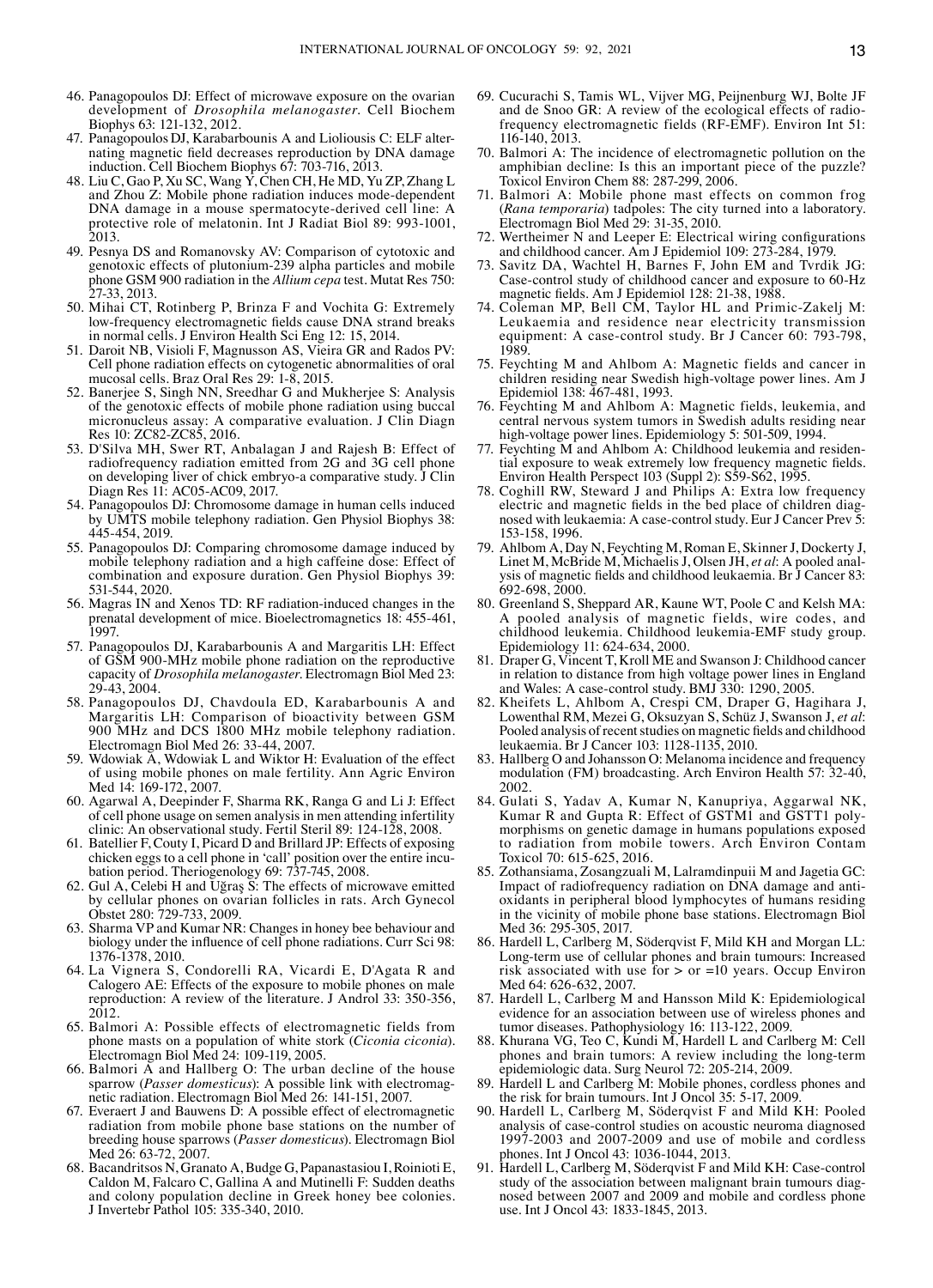- 92. Hardell L, Carlberg M and Hansson Mild K: Use of mobile phones and cordless phones is associated with increased risk for glioma and acoustic neuroma. Pathophysiology 20: 85‑110, 2013.
- 93. Wang Y and Guo X: Meta-analysis of association between mobile phone use and glioma risk. J Cancer Res Ther 12 (Suppl): C298‑C300, 2016.
- 94.Carlberg M and Hardell L: Evaluation of mobile phone and cordless phone use and glioma risk using the bradford hill viewpoints from 1965 on association or causation. Biomed Res Int 2017: 9218486, 2017.
- 95. Hardell L: Effects of mobile phones on children's and adolescents' health: A commentary. Child Dev 89: 137‑140, 2018.
- 96. Momoli F, Siemiatycki J, McBride ML, Parent MÉ, Richardson L, Bedard D, Platt R, Vrijheid M, Cardis E and Krewski D: Probabilistic multiple‑bias modelling applied to the Canadian data from the INTERPHONE study of mobile phone use and risk of glioma, meningioma, acoustic neuroma, and parotid gland tumors. Am J Epidemiol 186: 885‑893, 2017.
- 97. Miller AB, Morgan LL, Udasin I and Davis DL: Cancer epidemiology update, following the 2011 IARC evaluation of radiofrequency electromagnetic fields (Monograph 102). Environ Res 167: 673‑683, 2018.
- 98. Miller AB, Sears ME, Morgan LL, Davis DL, Hardell L, Oremus M and Soskolne CL: Risks to health and well-being from radio-frequency radiation emitted by cell phones and other wireless devices. Front Public Health 7: 223, 2019.
- 99. Santini R, Santini P, Danze JM, Le Ruz P and Seigne M: Study of the health of people living in the vicinity of mobile phone base stations: I. Influences of distance and sex. Pathol Biol 50: 369‑373, 2002.
- 100. Navarro A, Garcia JS, Portoles M and Gómez‑Perretta G: The microwave syndrome: A preliminary study in Spain. Electromagn Biol Med 22: 161‑169, 2003.
- 101. Salama OE and Abou El Naga RM: Cellular phones: Are they detrimental? J Egypt Public Health Assoc 79: 197‑223, 2004.
- 102. Hutter HP, Moshammer H, Wallner P and Kundi M: Subjective symptoms, sleeping problems, and cognitive performance in subjects living near mobile phone base stations. Occup Environ Med 63: 307-313, 2006.
- 103. Abdel‑Rassoul G, El‑Fateh OA, Salem MA, Michael A, Farahat F, El‑Batanouny M and Salem E: Neurobehavioral effects among inhabitants around mobile phone base stations. Neurotoxicology 28: 434‑440, 2007.
- 104. Blettner M, Schlehofer B, Breckenkamp J, Kowall B, Schmiedel S, Reis U, Potthoff P, Schüz J and Berg-Beckhoff G: Mobile phone base stations and adverse health effects: Phase 1 of a population‑based, cross‑sectional study in Germany. Occup Environ Med 66: 118‑123, 2009.
- 105. Viel JF, Clerc S, Barrera C, Rymzhanova R, Moissonnier M, Hours M and Cardis E: Residential exposure to radiofrequency fields from mobile phone base stations, and broadcast transmitters: A population‑based survey with personal meter. Occup Environ Med 66: 550‑556, 2009.
- 106. Kundi M and Hutter HP: Mobile phone base stations‑effects on wellbeing and health. Pathophysiology 16: 123‑135, 2009.
- 107. Shahbazi‑Gahrouei D, Karbalae M, Moradi HA and Baradaran‑Ghahfarokhi M: Health effects of living near mobile phone base transceiver station (BTS) antennae: A report from Isfahan, Iran. Electromagn Biol Med 33: 206‑210, 2014.
- 108. Irigaray P, Caccamo D and Belpomme D: Oxidative stress in electrohypersensitivity self-reporting patients: Results of a prospective *in vivo* investigation with comprehensive molecular analysis. Int J Mol Med 42: 1885‑1898, 2018.
- 109. Yakymenko I, Tsybulin O, Sidorik E, Henshel D, Kyrylenko O and Kyrylenko S: Oxidative mechanisms of biological activity of low‑intensity radiofrequency radiation. Electromagn Biol Med 35: 186‑202, 2016.
- 110. Tillmann T, Ernst H, Streckert J, Zhou Y, Taugner F, Hansen V and Dasenbrock C: Indication of cocarcinogenic potential of chronic UMTS‑modulated radiofrequency exposure in an ethyl‑ nitrosourea mouse model. Int J Radiat Biol 86: 529‑541, 2010.
- 111. Lerchl A, Klose M, Grote K, Wilhelm AF, Spathmann O, Fiedler T, Streckert J, Hansen V and Clemens M: Tumor promotion by exposure to radiofrequency electromagnetic fields below exposure limits for humans. Biochem Biophys Res Commun 459: 585‑590, 2015.
- 112. National Toxicology Program: Toxicology and carcinogenesis studies in Sprague Dawley (Hsd:Sprague Dawley SD) rats exposed to whole‑body radio frequency radiation at a frequency (900 MHz) and modulations (GSM and CDMA) used by cell phones. Natl Toxicol Program Tech Rep Ser: NTP‑TR‑595, 2018.
- 113. Smith‑Roe SL, Wyde ME, Stout MD, Winters JW, Hobbs CA, Shepard KG, Green AS, Kissling GE, Shockley KR, Tice RR, *et al*: Evaluation of the genotoxicity of cell phone radiofrequency radiation in male and female rats and mice following subchronic exposure. Environ Mol Mutagen 61: 276‑290, 2020.
- 114. Falcioni L, Bua L, Tibaldi E, Lauriola M, De Angelis L, Gnudi F, Mandrioli D, Manservigi M, Manservisi F, Manzoli I, *et al*: Report of final results regarding brain and heart tumors in Sprague‑Dawley rats exposed from prenatal life until natural death to mobile phone radiofrequency field representative of a 1.8 GHz GSM base station environmental emission. Environ Res 165: 496‑503, 2018.
- 115. International Commission on Non-Ionizing Radiation Protection: Guidelines for limiting exposure to time-varying electric and magnetic fields (1 Hz to 100 kHz). Health Phys 99: 818‑836, 2010.
- 116. International Commission on Non-Ionizing Radiation Protection: Guidelines for limiting exposure to electromagnetic fields (100 kHz to 300 GHz). Health Phys 118; 483‑524, 2020.
- 117. IARC: Non‑ionizing radiation, part 1: Static and extremely low‑frequency (ELF) electric and magnetic fields. Vol. 80. World Health Organization. IARC Press, Lyon, 2002.
- 118. IARC: Non‑Ionizing Radiation, Part 2: Radiofrequency Electromagnetic Fields. Vol. 102. IARC Press, Lyon, 2013.
- 119. Baan R, Grosse Y, Lauby‑Secretan B, El Ghissassi F, Bouvard V, Benbrahim‑Tallaa L, Guha N, Islami F, Galichet L and Straif K; WHO International Agency for Research on Cancer Monograph Working Group: Carcinogenicity of radiofrequency electromagnetic fields. Lancet Oncol 12: 624‑626, 2011.
- 120. Verschaeve L: Misleading scientific papers on health effects from wireless communication devices. In: Microwave Effects on DNA and Proteins. Geddes CD (ed). Springer, Cham, pp159‑233, 2017.
- 121. Panagopoulos DJ, Johansson O and Carlo GL: Real versus simu‑ lated mobile phone exposures in experimental studies. Biomed Res Int 2015: 607053, 2015.
- 122. Panagopoulos DJ: Mobile telephony radiation effects on insect ovarian cells. The necessity for real exposures bioactivity assessment. The key role of polarization, and the 'ion forced‑oscillation mechanism'. In: Microwave Effects on DNA and Proteins. Geddes CD (ed). Springer, Cham, pp1‑48, 2017.
- 123. Manna D and Ghosh R: Effect of radiofrequency radiation in cultured mammalian cells: A review. Electromagn Biol Med 35: 265‑301, 2016.
- 124. Leach V, Weller S and Redmayne M: A novel database of bio-effects from non-ionizing radiation. Rev Environ Health 33: 273‑280, 2018.
- 125. Karipidis K, Mate R, Urban D, Tinker R and Wood A: 5G mobile networks and health-a state-of-the-science review of the research into low‑level RF fields above 6 GHz. J Expo Sci Environ Epidemiol 31: 585‑605, 2021.
- 126. Hardell L and Nyberg R: Appeals that matter or not on a moratorium on the deployment of the fifth generation, 5G, for microwave radiation. Mol Clin Oncol 12: 247‑257, 2020.
- 127. Hardell L and Carlberg M: Health risks from radiofrequency radiation, including 5G, should be assessed by experts with no conflicts of interest. Oncol Lett 20: 15, 2020.
- 128. Metaxas AC: Microwave heating. Power Eng 5: 237‑247, 1991.
- 129. Panagopoulos DJ: Comments on Pall's 'Millimeter (MM) wave and microwave frequency radiation produce deeply penetrating effects: The biology and the physics'. Rev Environ Health: Jul 12, 2021 (Epub ahead of print). doi: https://doi.org/10.1515/reveh-2021-0090.
- 130. Ames BN: Endogenous DNA damage as related to cancer and aging. Mutat Res 214: 41‑46, 1989.
- 131. Lieber MR: Pathological and physiological double‑strand breaks: Roles in cancer, aging, and the immune system. Am J Pathol 153: 1323‑1332, 1998.
- 132. Helleday T, Loc J, van Gentd DC and Engelward BP: DNA double‑strand break repair: From mechanistic understanding to cancer treatment. DNA Repair (Amst) 6: 923‑935, 2007.
- 133. Lahtz C and Pfeifer GP: Epigenetic changes of DNA repair genes in cancer. J Mol Cell Biol 3: 51-58, 2011.
- 134. Yao Y and Dai W: Genomic instability and cancer. J Carcinog Mutagen 5: 1000165, 2014.
- 135. Bernstein C, Prasad AR, Nfonsam V and Bernstein H: DNA damage, DNA repair and cancer. In: New Research Directions in DNA Repair. Clarc C (ed). InTech, Rijeka, pp413‑465, 2013.
- 136. Basu AK: DNA damage, mutagenesis and cancer. Int J Mol Sci 19: 970, 2018.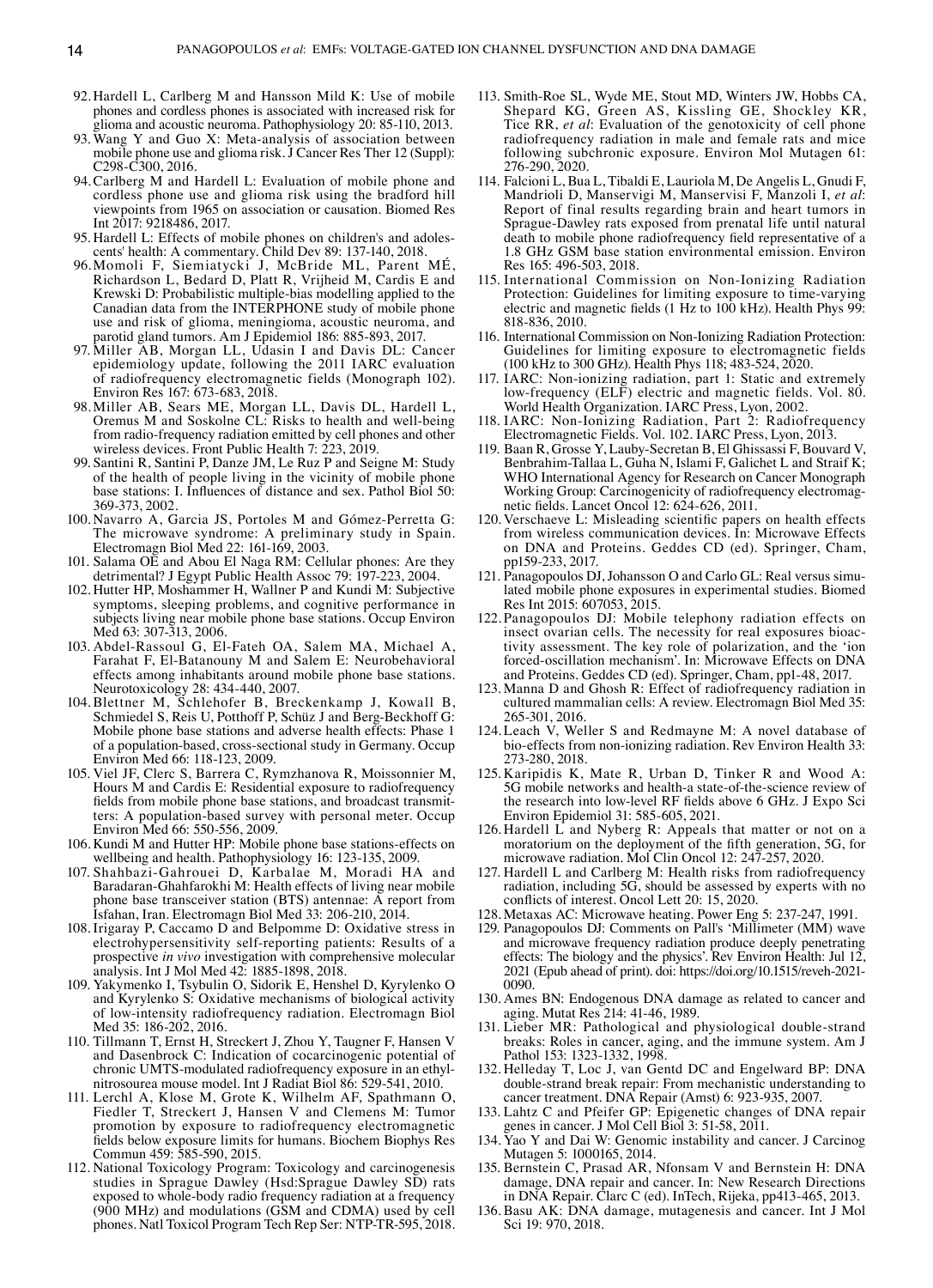- 137. von Zglinicki T, Saretzki G, Ladhoff J, d'Adda di Fagagna F and Jackson SP: Human cell senescence as a DNA damage response. Mech Ageing Dev 126: 111‑117, 2005.
- 138. Shah DJ, Sachs RK and Wilson DJ: Radiation‑induced cancer: A modern view. Br J Radiol 85: e1166‑e1173, 2012.
- 139. Rodgers K and McVey M: Error‑prone repair of DNA double‑strand breaks. J Cell Physiol 231: 15‑24, 2016.
- 140. Nadler DL and Zurbenko IG: Estimating cancer latency times using a weibull model. Adv Epidemiol 2014: 746769, 2014.
- 141. Francis G: Ionization Phenomena in Gases. Butterworths Scientific Publications, London, 1960.
- 142. Gomer R: Field Emission and Field Ionization. Harvard University Press, Cambridge, 1961.
- 143. Panagopoulos DJ, Johansson O and Carlo GL: Polarization: A key difference between man‑made and natural electromagnetic fields, in regard to biological activity. Sci Rep 5: 14914, 2015.
- 144. Panagopoulos DJ, Messini N, Karabarbounis A, Filippetis AL and Margaritis LH: A mechanism for action of oscillating electric fields on cells. Biochem Biophys Res Commun 272: 634‑640, 2000.
- 145. Panagopoulos DJ, Karabarbounis A and Margaritis LH: Mechanism for action of electromagnetic fields on cells. Biochem Biophys Res Commun 298: 95‑102, 2002.
- 146. Panagopoulos DJ, Balmori A and Chrousos GP: On the biophys‑ ical mechanism of sensing upcoming earthquakes by animals. Sci Total Environ 717: 136989, 2020.
- 147. Alberts B, Johnson A, Lewis J, Raff M, Roberts K and Walter P: Molecular Biology of the Cell. Garland Publishing, Inc., New York, 1994.
- 148. Stryer L: Biochemistry. 4th edition. Freeman WH (ed). Freeman and Company, New York, NY, 1995.
- 149. Halgamuge MN and Abeyrathne CD: Behavior of charged particles in a biological cell exposed to AC‑DC electromagnetic fields. Environ Eng Sci 28: 1‑10, 2001.
- 150. Panagopoulos DJ and Karabarbounis A: Comments on study of charged particle's behavior in a biological cell exposed to AC‑DC electromagnetic fields, and on comparison between two models of interaction between electric and magnetic fields and proteins in cell membranes. Environ Eng Sci 28: 749‑751, 2011.
- 151. Bawin SM, Kaczmarek LK and Adey WR: Effects of modulated VHF fields, on the central nervous system. Ann N Y Acad Sci 247: 74‑81, 1975.
- 152. Bawin SM, Adey WR and Sabbot IM: Ionic factors in release of 45Ca2+ from chicken cerebral tissue by electromagnetic fields. Proc Natl Acad Sci USA 75: 6314‑6318, 1978.
- 153. Blackman CF, Benane SG, Elder JA, House DE, Lampe JA and Faulk JM: Induction of calcium-ion efflux from brain tissue by radiofrequency radiation: Effect of sample number and modulation frequency on the power density window. Bioelectromagnetics 1: 35-43, 1980.
- 154. Frei M, Jauchem J and Heinmets F: Physiological effects of 2.8 GHz radio‑frequency radiation: A comparison of pulsed and continuous‑wave radiation. J Microw Power Electromagn Energy 23: 85‑93, 1988.
- 155. Bolshakov MA and Alekseev SI: Bursting responses of Lymnea neurons to microwave radiation. Bioelectromagnetics 13: 119‑129, 1992.
- 156. Penafiel LM, Litovitz T, Krause D, Desta A and Mullins JM: Role of modulation on the effect of microwaves on ornithine decarboxylase activity in L929 cells. Bioelectromagnetics 18: 132‑141, 1997.
- 157. Huber R, Treyer V, Borbély AA, Schuderer J, Gottselig JM, Landolt HP, Werth E, Berthold T, Kuster N, Buck A and Achermann P: Electromagnetic fields, such as those from mobile phones, alter regional cerebral blood flow and sleep and waking EEG. J Sleep Res 11: 289‑295, 2002.
- 158. Höytö A, Luukkonen J, Juutilainen J and Naarala J: Proliferation, oxidative stress and cell death in cells exposed to 872 MHz radio‑ frequency radiation and oxidants. Radiat Res 170: 235‑243, 2008.
- 159. Mohammed HS, Fahmy HM, Radwan NM and Elsayed AA: tion fields effects on sleep EEG of rats. J Adv Res 4: 181-187, 2013.
- 160. Noda M, Ikeda T, Kayano T, Suzuki H, Takeshima H, Kurasaki M, Takahashi H and Numa S: Existence of distinct sodium channel
- messenger RNAs in rat brain. Nature 320: 188-192, 1986.<br>161. Liman ER, Hess P, Weaver F and Koren G: Voltage-sensing resi-161. Liman ER, Hess P, Weaver F and Koren G: Voltage-sensing residues in the S4 region of a mammalian K<sup>+</sup> channel. Nature 353: 752‑756, 1991.
- 162. Tombola F, Pathak MM and Isacoff EY: How does voltage open an ion channel? Annu Rev Cell Dev Biol 22: 23‑52, 2006.
- 163. Schmidt WF and Thomas CG: More precise model of α-helix and transmembrane α‑helical peptide backbone structure. J Biophy Chem 3: 295‑303, 2012.
- 164. Miller C: An overview of the potassium channel family. Genome Biol 1: REVIEWS0004, 2000.
- 165. Zhang XC, Yang H, Liu Z and Sun F: Thermodynamics of voltage‑gated ion channels. Biophys Rep 4: 300‑319, 2018.
- 166. DeCoursey TE: Interactions between NADPH oxidase and voltage‑gated proton channels: Why electron transport depends on proton transport. FEBS Lett 555: 57-61, 2003.
- 167. Seredenina T, Demaurex N and Krause KH: Voltage‑gated proton channels as novel drug targets: From NADPH oxidase regulation to sperm biology. Antioxid Redox Sign 23: 490-513, 2015.
- 168. Panagopoulos DJ, Johansson O and Carlo GL: Evaluation of specific absorption rate as a dosimetric quantity for electromagnetic fields bioeffects. PLoS One 8: e62663, 2013.
- 169. Creasey WA and Goldberg RB: A new twist on an old mechanism for EMF bioeffects? EMF Health Rep 9: 1‑11, 2001.
- 170. Belyaev IY: Non-thermal biological effects of microwaves. Microw Rev 11: 13‑29, 2005.
- 171. Zhou R, Xiong Y, Xing G, Sun L and Ma J: ZiFi: Wireless LAN discovery via ZigBee interference signatures. MobiCom'10, September 20‑24, Chicago, Illinois, USA, 2010. Proceedings of the 16th Annual International Conference on Mobile Computing and Networking. doi: 10.1145/1859995.1860002.
- 172. Piacentini R, Ripoli C, Mezzogori D, Azzena GB and Grassi C: Extremely low‑frequency electromagnetic fields promote in vitro neurogenesis via upregulation of Ca(v)1-channel activity. J Cell Physiol 215: 129-139, 2008.
- 173. Cecchetto C, Maschietto M, Boccaccio P and Vassanelli S: Electromagnetic field affects the voltage‑dependent potassium channel Kv1.3. Electromagn Biol Med 39: 316‑322, 2020.
- 174. Zheng Y, Xia P, Dong L, Tian L and Xiong C: Effects of modula‑ tion on sodium and potassium channel currents by extremely low frequency electromagnetic fields stimulation on hippocampal CA1 pyramidal cells. Electromagn Biol Med 40: 274‑285, 2021.
- 175. Batcioglu K, Uyumlu AB, Satilmis B, Yildirim B, Yucel N, Demirtas H, Onkal R, Guzel RM and Djamgoz MB: Oxidative stress in the in vivo DMBA rat model of breast cancer: Suppression by a voltage‑gated sodium channel inhibitor (RS100642). Basic Clin Pharmacol Toxicol 111: 137‑141, 2012.
- 176. Ramírez A, Vázquez‑Sánchez AY, Carrión‑Robalino N and Camacho J: Ion channels and oxidative stress as a potential link for the diagnosis or treatment of liver diseases. Oxid Med Cell Longev 2016: 3928714, 2016.
- 177. O'Hare Doig RL, Chiha W, Giacci MK, Yates NJ, Bartlett CA, Smith NM, Hodgetts SI, Harvey AR and Fitzgerald M: Specific ion channels contribute to key elements of pathology during secondary degeneration following neurotrauma. BMC Neurosci 18: 62, 2017.
- 178. Akbarali HI: Oxidative stress and ion channels. In: Systems Biology of Free Radicals and Antioxidants. Lahers I (ed). Springer, Berlin, Heidelberg, pp355‑373, 2014.
- 179. Kourie JI: Interaction of reactive oxygen species with ion transport mechanisms. Am J Physiol 275: C1‑C24, 1998.
- 180. Lushchak VI: Free radicals, reactive oxygen species, oxidative stress and its classification. Chem Biol Interact 224: 164‑175, 2014.
- 181. Pacher P, Beckman JS and Liaudet L: Nitric oxide and peroxynitrite in health and disease. Physiol Rev 87: 315‑424, 2007.
- 182. Valko M, Leibfritz D, Moncol J, Cronin MT, Mazur M and Telser J: Free radicals and antioxidants in normal physiological functions and human disease. Int J Biochem Cell Biol 39: 44‑84, 2007.
- 183. Halliwell B: Biochemistry of oxidative stress. Biochem Soc Trans 35: 1147‑1150, 2007.
- 184. Balasubramanian B, Pogozelski WK and Tullius TD: DNA strand breaking by the hydroxyl radical is governed by the accessible surface areas of the hydrogen atoms of the DNA backbone. Proc Natl Acad Sci USA 95: 9738‑9743, 1998.
- 185. Cadet J, Delatour T, Douki T, Gasparutto D, Pouget JP, Ravanat JL and Sauvaigo S: Hydroxyl radicals and DNA base damage. Mutat Res 1424: 9‑21, 1999.
- 186. Cadet J and Wagner JR: DNA base damage by reactive oxygen species, oxidizing agents, and UV radiation. Cold Spring Harb Perspect Biol 5: a012559, 2013.
- 187. Tsunoda M, Sakaue T, Naito S, Sunami T, Abe N, Ueno Y, Matsuda A and Takénaka A: Insights into the structures of DNA damaged by hydroxyl radical: Crystal structures of DNA duplexes containing 5‑formyluracil. J Nucleic Acids 2010: 107289, 2010.